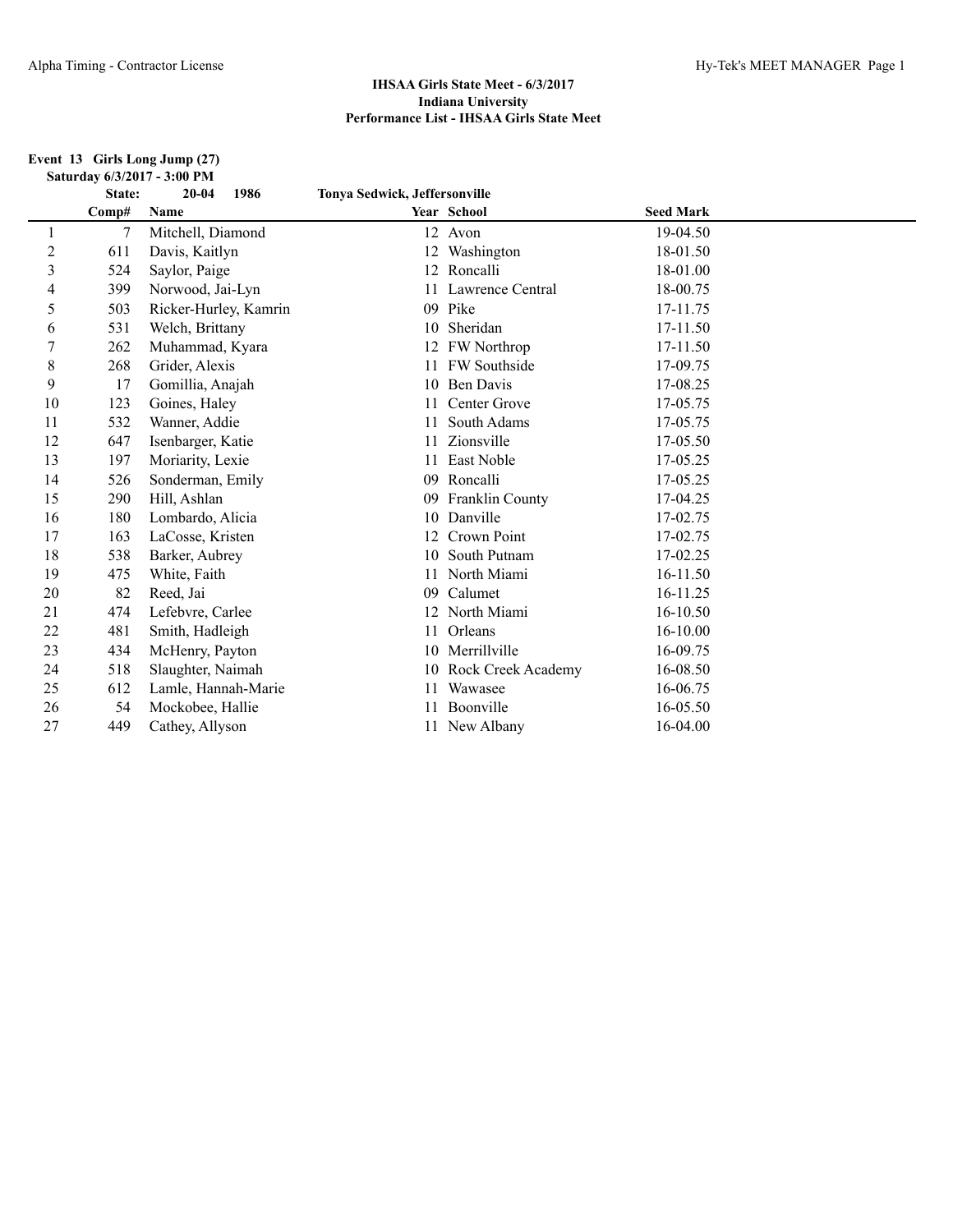#### **Event 14 Girls Discus Throw (27) Saturday 6/3/2017 - 3:00 PM**

|                | State: | 168-06<br>2013         | <b>Adriana Brown, Lawrence Central</b> |                           |                  |  |
|----------------|--------|------------------------|----------------------------------------|---------------------------|------------------|--|
|                | Comp#  | Name                   |                                        | Year School               | <b>Seed Mark</b> |  |
| 1              | 379    | Henderson, Essence     |                                        | 12 Lafayette Jeff         | 146-10           |  |
| $\overline{c}$ | 616    | Harris, Kaia           |                                        | 12 West Lafayette         | 143-00           |  |
| 3              | 6      | Hopkins, Katrinia      |                                        | 12 Avon                   | 139-08           |  |
| 4              | 34     | Walls, Elaina          |                                        | 11 Bloomington North      | 134-11           |  |
| 5              | 389    | Fitch, Kloee           |                                        | 12 Lakeland               | 133-03           |  |
| 6              | 477    | Heimlich, Maci         |                                        | 11 North White            | 132-00           |  |
| 7              | 476    | Ball, Hannah           |                                        | 12 North White            | 130-09           |  |
| 8              | 407    | Carter, Princess       |                                        | 12 Lawrence North         | 130-03.50        |  |
| 9              | 9      | Nichols, Haley         | 09                                     | Avon                      | 127-08           |  |
| 10             | 576    | Ochs, Madison          | 11                                     | Valparaiso                | 127-01           |  |
| 11             | 511    | Horvath, Nicole        |                                        | 12 Plymouth               | 126-06           |  |
| 12             | 375    | Truesdell, Kayla       |                                        | 10 Jennings County        | 126-06           |  |
| 13             | 494    | Hill, Sadie            |                                        | Perry Meridian            | 124-07.50        |  |
| 14             | 464    | Avant, KayJah          | 12                                     | North Central             | 124-05           |  |
| 15             | 266    | Tiney-Williams, Alicia | 11                                     | FW Northrop               | 122-02           |  |
| 16             | 81     | Vaught, Trentity       | 12                                     | <b>Brownstown Central</b> | $121 - 11$       |  |
| 17             | 640    | Emberton, Reagan       | 10                                     | Whiteland Comm            | 120-07           |  |
| 18             | 516    | Kem, Katie             | 12                                     | Rensselaer Central        | 120-02           |  |
| 19             | 297    | Flora, Jennifer        | 12                                     | Greenfield-Central        | 120-01           |  |
| 20             | 281    | Evans, Cassandra       | 09                                     | Franklin Central          | 118-11           |  |
| 21             | 258    | Barnes, Markalah       |                                        | 10 FW Northrop            | 118-08           |  |
| 22             | 513    | Farley, Victoria       |                                        | 12 Portage                | 117-07           |  |
| 23             | 199    | Ware, Jordan           |                                        | <b>Elkhart Central</b>    | 117-06           |  |
| 24             | 613    | Manges, Alexis         |                                        | 12 Wawasee                | 117-04           |  |
| 25             | 548    | Tretter, Tori          |                                        | Southridge                | $115 - 10$       |  |
| 26             | 209    | Sanders, Zion          |                                        | 12 Evansville Central     | 115-06           |  |
| 27             | 451    | Taylor, Kelsy          |                                        | 11 New Albany             | 114-08           |  |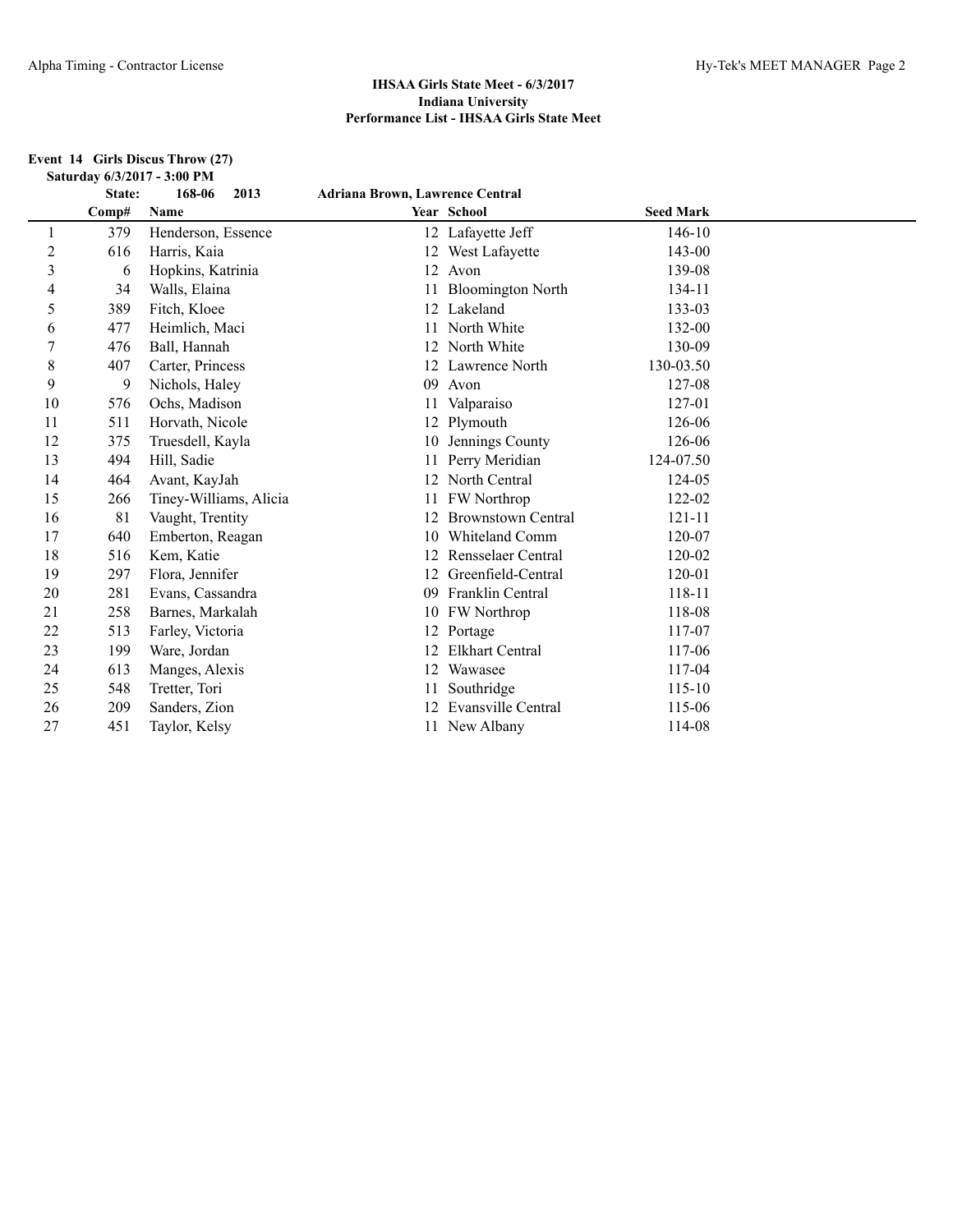|                | State: | 13-06.25<br>2009   | <b>Ellie McCardwell, Pendleton Hts</b> |                     |                  |
|----------------|--------|--------------------|----------------------------------------|---------------------|------------------|
|                | Comp#  | Name               |                                        | Year School         | <b>Seed Mark</b> |
| 1              | 416    | Holland, Maddie    |                                        | 12 Madison Cons     | 13-00.00         |
| $\overline{c}$ | 122    | Falcone, Kylie     |                                        | 12 Center Grove     | 12-00.00         |
| 3              | 88     | Deady, Kara        | 11                                     | Carmel              | $11 - 10.00$     |
| 4              | 530    | Diemer, Erin       | 12                                     | Shelbyville         | 11-08.00         |
| 5              | 501    | Moore, Adrianna    | 11                                     | Pike                | 11-06.00         |
| 6              | 573    | Clark, Brittney    |                                        | 11 Valparaiso       | 11-04.00         |
| 7              | 620    | Siciliano, Maria   |                                        | 11 West Lafayette   | 11-04.00         |
| 8              | 318    | Drish, Kennedy     | 10                                     | Hamilton Southea    | $11-04.00$       |
| 9              | 358    | Young, Megan       |                                        | Cardinal Ritter     | $11 - 00.00$     |
| 10             | 641    | Sanders, Chloe     |                                        | Whiteland Comm      | 11-00.00         |
| 11             | 134    | Heideman, Zoi      | 11                                     | Chesterton          | $11 - 00.00$     |
| 12             | 438    | Costello, Mary     | 12                                     | Mishawaka Marian    | 10-08.00         |
| 13             | 404    | Bakk, Carolyn      |                                        | 10 Lawrence North   | 10-08.00         |
| 14             | 509    | Joseph, Lauren     |                                        | 11 Plainfield       | 10-08.00         |
| 15             | 486    | George, Amanda     | 11                                     | Penn                | 10-08.00         |
| 16             | 323    | Sowonik, Carli     |                                        | 12 Hebron           | 10-08.00         |
| 17             | 298    | Jones, Emily       | 12                                     | Greenfield-Central  | 10-08.00         |
| 18             | 402    | Steinhardt, Sydney |                                        | 12 Lawrence Central | 10-08.00         |
| 19             | 313    | Bray, Jessica      | 11                                     | Hamilton Southea    | 10-08.00         |
| 20             | 118    | Wilson, Maddie     |                                        | 11 Castle           | 10-06.00         |
| 21             | 70     | Fields, Madison    |                                        | 12 Brown County     | 10-06.00         |
| 22             | 507    | Hill, Kayla        |                                        | 11 Pioneer          | 10-04.00         |
| 23             | 143    | Jaquay, Rachel     | 10                                     | Churubusco          | 10-04.00         |
| 24             | 216    | Eder, Claudia      |                                        | 11 Evansville North | $10 - 00.00$     |
| 25             | 553    | Kissinger, Abby    |                                        | 10 TH North Vigo    | 10-00.00         |
| 26             | -1     | Cranston, Ali      | 11                                     | Angola              | 10-00.00         |
| 27             | 227    | Hayhurst, Ellen    |                                        | 10 EV Reitz Memoria | 10-00.00         |
| 28             | 256    | Garrett, Grace     |                                        | 12 FW Bishop Dwenge | $9 - 06.00$      |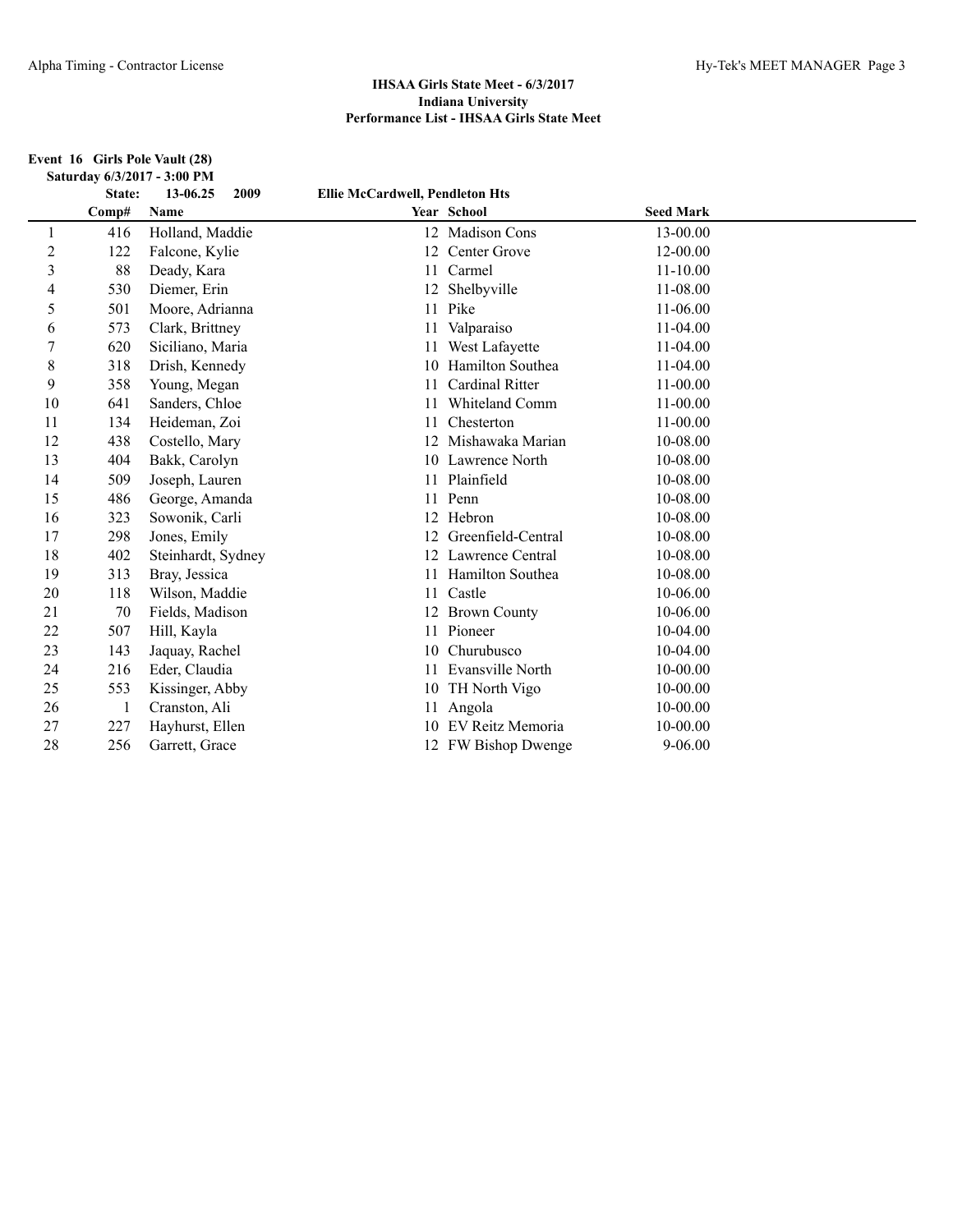#### **Event 12 Girls High Jump (28) Saturday 6/3/2017 - 3:30 PM**

|                | State: | $6 - 00$<br>1985    | Angela Bradburn, Norwell |                     |                  |  |
|----------------|--------|---------------------|--------------------------|---------------------|------------------|--|
|                | Comp#  | Name                |                          | Year School         | <b>Seed Mark</b> |  |
| 1              | 647    | Isenbarger, Katie   | 11                       | Zionsville          | 5-09.00          |  |
| $\overline{c}$ | 532    | Wanner, Addie       | 11                       | South Adams         | 5-07.00          |  |
| 3              | 463    | Tyler, Shelby       |                          | 10 Noblesville      | 5-07.00          |  |
| 4              | 606    | Day, Alexie         | 11                       | Warsaw Community    | $5 - 06.00$      |  |
| 5              | 154    | Crandall, Haylea    | 09                       | Crawford County     | $5 - 06.00$      |  |
| 6              | 234    | Bontrager, Chloe    | 10                       | Fairfield           | 5-05.00          |  |
| 7              | 475    | White, Faith        |                          | North Miami         | 5-05.00          |  |
| 8              | 179    | Black, Kyara        | 11                       | Danville            | 5-05.00          |  |
| 9              | 377    | Pham, Lana          |                          | 12 Kokomo           | 5-04.25          |  |
| 10             | 303    | Weston, Olivia      |                          | Greenwood Comm      | 5-04.25          |  |
| 11             | 655    | Sheridan, Megan     | 10                       | Zionsville          | 5-04.25          |  |
| 12             | 96     | James, Amiyah       | 11                       | Carmel              | 5-04.25          |  |
| 13             | 276    | Bell, Janea         | 12                       | Franklin Central    | 5-04.25          |  |
| 14             | 291    | Pentecost, Cailyn   | 09                       | Fremont             | $5-04.00$        |  |
| 15             | 571    | Peters, Hailley     |                          | Trinity Lutheran    | $5-04.00$        |  |
| 16             | 131    | Leatherman, Meleah  | 10                       | Central Noble       | 5-04.00          |  |
| 17             | 491    | Baird, Caitlin      |                          | 10 Perry Meridian   | $5 - 03.00$      |  |
| 18             | 442    | Erwin, Corin        | 12                       | Munster             | 5-03.00          |  |
| 19             | 586    | Hicks, Asia         | 12                       | Warren Central      | $5 - 03.00$      |  |
| 20             | 552    | Thomas, Aleiagh     | 09                       | Switzerland County  | $5 - 03.00$      |  |
| 21             | 301    | Hampton, Arieaunna  | 12                       | Greensburg          | $5 - 03.00$      |  |
| 22             | 18     | Goss, Khera         | 09                       | <b>Ben Davis</b>    | 5-03.00          |  |
| 23             | 412    | Wilson, Caroline    |                          | Linton-Stockton     | $5 - 03.00$      |  |
| 24             | 441    | Brown, Imani        | 09                       | Munster             | $5 - 02.00$      |  |
| 25             | 322    | Harris, Eris        |                          | 10 Hammond Bishop N | $5 - 02.00$      |  |
| 26             | 496    | Orr, Heather        | 12                       | Perry Meridian      | $5 - 02.00$      |  |
| 27             | 216    | Eder, Claudia       |                          | Evansville North    | $5 - 02.00$      |  |
| 28             | 250    | Freiberger, Spencer |                          | 09 Floyd Central    | $5 - 02.00$      |  |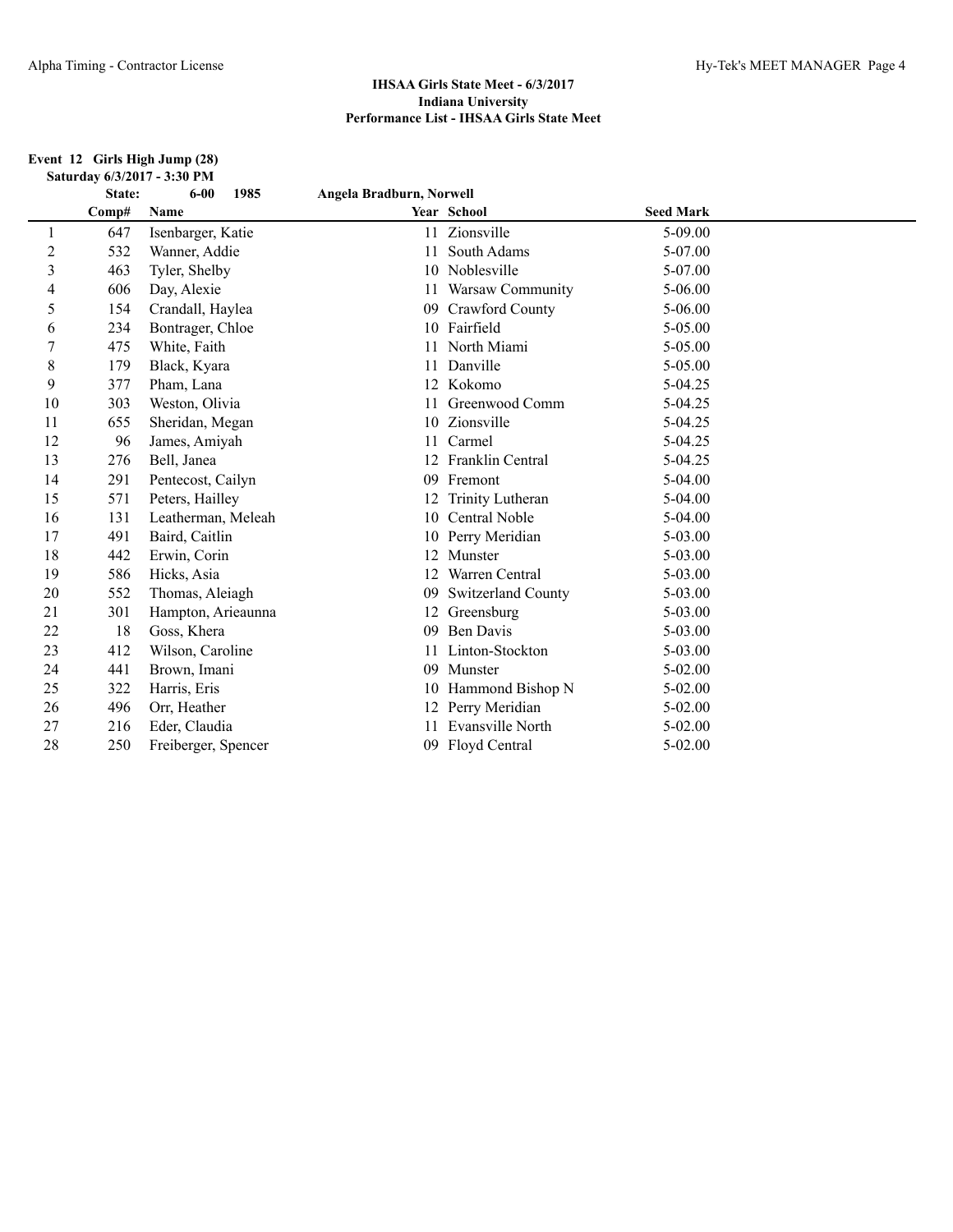#### **Event 15 Girls Shot Put (27) Saturday 6/3/2017 - 3:30 PM**

|                | State: | 50-09<br>2011          | <b>Tori Bliss, Portage</b> |                          |                  |  |
|----------------|--------|------------------------|----------------------------|--------------------------|------------------|--|
|                | Comp#  | Name                   |                            | Year School              | <b>Seed Mark</b> |  |
| 1              | 379    | Henderson, Essence     |                            | 12 Lafayette Jeff        | 49-07.00         |  |
| $\overline{c}$ | 513    | Farley, Victoria       |                            | 12 Portage               | 49-06.00         |  |
| 3              | 266    | Tiney-Williams, Alicia | 11                         | <b>FW</b> Northrop       | 45-04.50         |  |
| 4              | 22     | Barbee, Dontrice       | 11                         | <b>Bloomington North</b> | 44-01.00         |  |
| 5              | 625    | Weatherly, Ashley      | 10                         | West Lafayette           | $42 - 10.25$     |  |
| 6              | 576    | Ochs, Madison          | 11                         | Valparaiso               | 42-09.25         |  |
| $\overline{7}$ | 493    | Hill, Alexis           | 12                         | Perry Meridian           | 42-06.00         |  |
| $\,$ $\,$      | 578    | Anderson, Deysha       | 12                         | Warren Central           | $42 - 04.50$     |  |
| 9              | 196    | Allen, Lanie           | 12 <sub>1</sub>            | East Noble               | 42-03.25         |  |
| 10             | 13     | Akinrinsola, Simisola  | 11                         | <b>Ben Davis</b>         | 41-08.00         |  |
| 11             | 9      | Nichols, Haley         | 09                         | Avon                     | 41-07.00         |  |
| 12             | 12     | Adams, Aiyana          | 12                         | Ben Davis                | 41-05.00         |  |
| 13             | 304    | Piper, Kayla           | 12                         | Griffith                 | 40-07.75         |  |
| 14             | 476    | Ball, Hannah           |                            | 12 North White           | 40-06.50         |  |
| 15             | 505    | Wilder, Janelle        |                            | 12 Pike                  | 40-06.00         |  |
| 16             | 6      | Hopkins, Katrinia      |                            | 12 Avon                  | 40-05.00         |  |
| 17             | 375    | Truesdell, Kayla       | 10                         | Jennings County          | 39-11.50         |  |
| 18             | 300    | Grimes, Lily           | 10                         | Greensburg               | 39-11.25         |  |
| 19             | 199    | Ware, Jordan           | 12                         | <b>Elkhart Central</b>   | 39-05.50         |  |
| 20             | 389    | Fitch, Kloee           |                            | 12 Lakeland              | 39-01.50         |  |
| 21             | 512    | Robinson, CeCe         | 10                         | Plymouth                 | 39-01.25         |  |
| 22             | 639    | Adams, Micheala        |                            | Whiteland Comm           | 39-00.00         |  |
| 23             | 34     | Walls, Elaina          |                            | <b>Bloomington North</b> | 38-04.75         |  |
| 24             | 417    | Leas, Savannah         | 12                         | Madison-Grant            | 37-11.50         |  |
| 25             | 110    | Chinn, Mikayla         |                            | 12 Castle                | 36-03.00         |  |
| 26             | 545    | Meyer, Karli           |                            | Southridge               | 36-02.50         |  |
| 27             | 209    | Sanders, Zion          |                            | 12 Evansville Central    | 35-10.00         |  |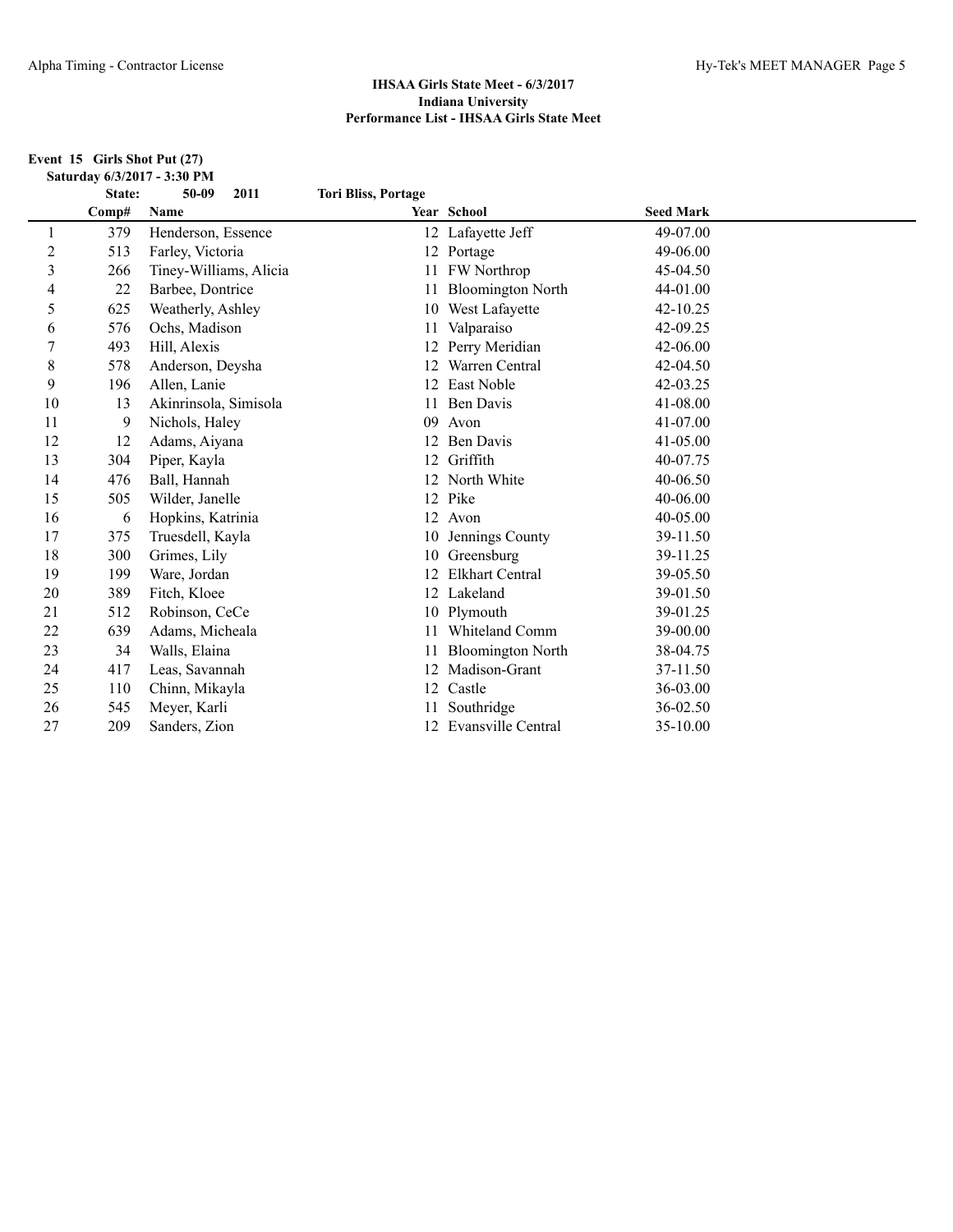**Event 1 Girls 4x800 Meter Relay (27) Saturday 6/3/2017 - 4:15 PM**

**State: 8:53.74 2013 Eastern Greentown, Eastern Greentown J Sprinkles, S Wagner, B Neeley, B Neeley**

| 9:14.07<br>Noblesville<br>$\mathbf{1}$<br>A<br>2) #461 Sharples-Gordon, Susanna 123) #460 Little, Abigail 11<br>1) #455 Anderson, Maria 10<br>4) #457 Dombroski, Kat 12<br>6) #458 Hazelrigg, Anna 09<br>5) #459 Klinker, Abbie 12<br>7) #456 Deal, Aubrie 10<br>8) #462 Swart, Aubrey 10<br>$\overline{c}$<br>Zionsville<br>9:15.43<br>A<br>1) #644 Allen, Margaret 09<br>2) #645 Brown, Logan 12<br>3) #646 Ellis, Angelina 12<br>4) #653 Romanyk, Madison 11<br>5) #649 Mccooey, Reagan 09<br>6) #651 Rigg, Sophia 11<br>7) #650 O'Neil, Nina 12<br>8) #654 Settle, Anna 09<br>9:20.87<br>3<br>West Lafayette<br>A<br>1) #624 Udo-Imeh, Itoro 11<br>2) #619 Schultz, Mary 10<br>3) #621 Tate, Ellie 10<br>4) #622 Tate, Emma 10<br>5) #615 Greenwell, Sarah 10<br>6) #618 Jordan, Caroline 09<br>7) #617 Hummels, Abby 11<br>8) #614 Garcia, Isabella 09<br>9:21.48<br>Carmel<br>4<br>A<br>1) #100 Morozov, Anna 11<br>2) #91 Haines, Sydney 09<br>3) #97 Khurram, Izza 10<br>4) #85 Bates, Phoebe 09<br>5) #89 Geisler, Christina 12<br>6) #87 Dalton, Maddie 11<br>7) #99 McAndrews, Lily 09<br>8) #84 Anderson, Rachel 12<br>5<br>Franklin Central<br>9:21.87<br>A<br>1) #278 Comastri, Audrey 09<br>3) #286 Reedus, Jada 10<br>4) #288 Traas, Shayla 10<br>2) #282 Hoover, Kaylor 12<br>6) #287 Thompson, Dayton 09<br>5) #280 Day, Madison 11<br>7) #283 Matthies, Kathryn 10<br>8) #289 Welch, Sydney 10<br>6<br>Westfield<br>9:23.32<br>$\mathbf{A}$<br>1) #626 Bailey, Lauren 12<br>2) #636 Spears, Sydney 11<br>3) #628 Brown, Gabby 12<br>4) #631 Dilick, Gabby 11<br>5) #630 Delahunty, ChristyAnn 10<br>6) #627 Becker, Ali 11<br>8) #632 Fife, Hannah 09<br>7) #635 Ruggles, Molly 11<br>7<br>Crown Point<br>9:24.16<br>$\mathbf{A}$<br>3) #174 Wylie, Hannah 11<br>1) #156 DeMars, Anna 10<br>$2)$ #160 Graveel, Gabby 12<br>4) #169 Russin, Maddie 09<br>6) #172 Whitaker, Madelyn 09<br>5) #170 Thompson, Noell $10$<br>7) #164 Luebcke, Ruthie $12$<br>8<br>9:24.98<br>Carroll (Fort Wayne)<br>$\mathbf{A}$<br>1) #104 Falater, Maggie 11<br>2) #105 Fruchey, Monroe 09<br>3) #106 Green, Abby 10<br>4) #107 Hathaway, Meagan 10<br>9<br>Dekalb<br>9:25.55<br>$\mathbf{A}$<br>1) #181 Beckmann, Lauren 11<br>2) #182 Schwartz, Tyler 11<br>3) #183 Smith, Aiden 11<br>4) #184 Snyder, Mady 10<br>9:28.16<br>10<br>Brownsburg<br>$\mathbf{A}$<br>2) #78 Rinehart, Lauren 09<br>3) #73 Boone, Anna 10<br>4) #76 Dixon, Brooke 09<br>1) #71 Altier, Carly 09<br>6) #74 Channon, Brianna 12<br>5) #75 Cougill, Emma 09<br>7) #77 Esterline, Grace 12<br>8) #72 Bische, Gabrielle 10<br>9:28.27<br>11<br>Penn<br>A<br>1) #487 Jankowski, Emma 12<br>2) #490 Pennix, Jemmia 10<br>3) #488 Macleod, Ashleigh 12<br>4) #484 Daugherty, Lorena 12<br><b>Brebeuf Jesuit</b><br>9:28.56<br>12<br>A<br>2) #66 Simmons, Zoe 09<br>3) #64 O'Donnell, Katie 10<br>4) #63 Modrall, Katherine 11<br>1) #59 Gallagher, Mikayla 11<br>5) #57 Coleman, Calyn 10<br>6) #65 Ricks, Kate 10<br>$7)$ #61 Husain, Avalon 10<br>8) #69 Wagner, Mia 09<br>9:30.35<br>13<br>Lake Central<br>A<br>1) #386 Vandersteeg, Sydney 12<br>2) #384 Ramos, Sara 12<br>3) #383 Keith, Ellie 12<br>4) #380 Crague, Jennifer 12<br>5) #381 Dittrich, Samantha 11<br>6) #385 Shelton, Kelly 12<br>7) #382 Hunsley, Sarah 12<br>8) #388 Zubeck, Lillian 09<br>9:30.40<br>Highland<br>14<br>A<br>1) #327 Lee, Ciera 10<br>2) #326 Aurand, Grace 09<br>3) #328 McCormick, Moriah 12<br>4) #330 Polen, Kayla 10<br>6) #331 Salinas, Marley 11<br>7) #332 Zoeteman, Audrey 09<br>5) #329 Panozzo, Reilly 12<br>15<br>Columbia City<br>9:33.64<br>A<br>1) #146 Oddou, Eden 09<br>2) #147 Oddou, Lillie 09<br>3) #145 Keller, Lauren 11<br>4) #144 Early, Jasmine 09<br>16<br>East Central<br>9:33.79<br>A<br>1) #185 Bittner, Abigail 11<br>2) #186 Fey, Emma 10<br>3) #188 Greiwe, Lily 10<br>4) #187 Greiwe, Lauren 10<br>5) #191 Hofmann, Emily 10<br>6) #193 Nixon, Olivia 10<br>9:34.43<br>Homestead<br>$\mathbf{A}$<br>17<br>1) #339 Bultemeyer, Evonne 12<br>2) #340 Distelrath, Madison 12<br>3) #342 Jones, Rhyah 09<br>4) #345 Smith, Abby 10<br>9:36.02<br>18<br>Lawrence North<br>A<br>3) #406 Carson, Jean 12<br>4) #410 Riding, Shania 12<br>1) #411 Watts, Mary 11<br>2) #409 Grider, Gabby 10<br>19<br>9:37.45<br>Warsaw Community<br>A<br>1) #609 Miller, Allison 12<br>2) #600 Beckham, Remi 10<br>3) #602 Bohnenkamper, Emma 11<br>4) #607 Groninger, Dayton 12 | Comp# | <b>Team</b> | Relay | <b>Seed Time</b> |
|---------------------------------------------------------------------------------------------------------------------------------------------------------------------------------------------------------------------------------------------------------------------------------------------------------------------------------------------------------------------------------------------------------------------------------------------------------------------------------------------------------------------------------------------------------------------------------------------------------------------------------------------------------------------------------------------------------------------------------------------------------------------------------------------------------------------------------------------------------------------------------------------------------------------------------------------------------------------------------------------------------------------------------------------------------------------------------------------------------------------------------------------------------------------------------------------------------------------------------------------------------------------------------------------------------------------------------------------------------------------------------------------------------------------------------------------------------------------------------------------------------------------------------------------------------------------------------------------------------------------------------------------------------------------------------------------------------------------------------------------------------------------------------------------------------------------------------------------------------------------------------------------------------------------------------------------------------------------------------------------------------------------------------------------------------------------------------------------------------------------------------------------------------------------------------------------------------------------------------------------------------------------------------------------------------------------------------------------------------------------------------------------------------------------------------------------------------------------------------------------------------------------------------------------------------------------------------------------------------------------------------------------------------------------------------------------------------------------------------------------------------------------------------------------------------------------------------------------------------------------------------------------------------------------------------------------------------------------------------------------------------------------------------------------------------------------------------------------------------------------------------------------------------------------------------------------------------------------------------------------------------------------------------------------------------------------------------------------------------------------------------------------------------------------------------------------------------------------------------------------------------------------------------------------------------------------------------------------------------------------------------------------------------------------------------------------------------------------------------------------------------------------------------------------------------------------------------------------------------------------------------------------------------------------------------------------------------------------------------------------------------------------------------------------------------------------------------------------------------------------------------------------------------------------------------------------------------------------------------------------------------------------------------------------------------------------------------------------------------------------------------------------------------------------------------------------------------|-------|-------------|-------|------------------|
|                                                                                                                                                                                                                                                                                                                                                                                                                                                                                                                                                                                                                                                                                                                                                                                                                                                                                                                                                                                                                                                                                                                                                                                                                                                                                                                                                                                                                                                                                                                                                                                                                                                                                                                                                                                                                                                                                                                                                                                                                                                                                                                                                                                                                                                                                                                                                                                                                                                                                                                                                                                                                                                                                                                                                                                                                                                                                                                                                                                                                                                                                                                                                                                                                                                                                                                                                                                                                                                                                                                                                                                                                                                                                                                                                                                                                                                                                                                                                                                                                                                                                                                                                                                                                                                                                                                                                                                                                                                         |       |             |       |                  |
|                                                                                                                                                                                                                                                                                                                                                                                                                                                                                                                                                                                                                                                                                                                                                                                                                                                                                                                                                                                                                                                                                                                                                                                                                                                                                                                                                                                                                                                                                                                                                                                                                                                                                                                                                                                                                                                                                                                                                                                                                                                                                                                                                                                                                                                                                                                                                                                                                                                                                                                                                                                                                                                                                                                                                                                                                                                                                                                                                                                                                                                                                                                                                                                                                                                                                                                                                                                                                                                                                                                                                                                                                                                                                                                                                                                                                                                                                                                                                                                                                                                                                                                                                                                                                                                                                                                                                                                                                                                         |       |             |       |                  |
|                                                                                                                                                                                                                                                                                                                                                                                                                                                                                                                                                                                                                                                                                                                                                                                                                                                                                                                                                                                                                                                                                                                                                                                                                                                                                                                                                                                                                                                                                                                                                                                                                                                                                                                                                                                                                                                                                                                                                                                                                                                                                                                                                                                                                                                                                                                                                                                                                                                                                                                                                                                                                                                                                                                                                                                                                                                                                                                                                                                                                                                                                                                                                                                                                                                                                                                                                                                                                                                                                                                                                                                                                                                                                                                                                                                                                                                                                                                                                                                                                                                                                                                                                                                                                                                                                                                                                                                                                                                         |       |             |       |                  |
|                                                                                                                                                                                                                                                                                                                                                                                                                                                                                                                                                                                                                                                                                                                                                                                                                                                                                                                                                                                                                                                                                                                                                                                                                                                                                                                                                                                                                                                                                                                                                                                                                                                                                                                                                                                                                                                                                                                                                                                                                                                                                                                                                                                                                                                                                                                                                                                                                                                                                                                                                                                                                                                                                                                                                                                                                                                                                                                                                                                                                                                                                                                                                                                                                                                                                                                                                                                                                                                                                                                                                                                                                                                                                                                                                                                                                                                                                                                                                                                                                                                                                                                                                                                                                                                                                                                                                                                                                                                         |       |             |       |                  |
|                                                                                                                                                                                                                                                                                                                                                                                                                                                                                                                                                                                                                                                                                                                                                                                                                                                                                                                                                                                                                                                                                                                                                                                                                                                                                                                                                                                                                                                                                                                                                                                                                                                                                                                                                                                                                                                                                                                                                                                                                                                                                                                                                                                                                                                                                                                                                                                                                                                                                                                                                                                                                                                                                                                                                                                                                                                                                                                                                                                                                                                                                                                                                                                                                                                                                                                                                                                                                                                                                                                                                                                                                                                                                                                                                                                                                                                                                                                                                                                                                                                                                                                                                                                                                                                                                                                                                                                                                                                         |       |             |       |                  |
|                                                                                                                                                                                                                                                                                                                                                                                                                                                                                                                                                                                                                                                                                                                                                                                                                                                                                                                                                                                                                                                                                                                                                                                                                                                                                                                                                                                                                                                                                                                                                                                                                                                                                                                                                                                                                                                                                                                                                                                                                                                                                                                                                                                                                                                                                                                                                                                                                                                                                                                                                                                                                                                                                                                                                                                                                                                                                                                                                                                                                                                                                                                                                                                                                                                                                                                                                                                                                                                                                                                                                                                                                                                                                                                                                                                                                                                                                                                                                                                                                                                                                                                                                                                                                                                                                                                                                                                                                                                         |       |             |       |                  |
|                                                                                                                                                                                                                                                                                                                                                                                                                                                                                                                                                                                                                                                                                                                                                                                                                                                                                                                                                                                                                                                                                                                                                                                                                                                                                                                                                                                                                                                                                                                                                                                                                                                                                                                                                                                                                                                                                                                                                                                                                                                                                                                                                                                                                                                                                                                                                                                                                                                                                                                                                                                                                                                                                                                                                                                                                                                                                                                                                                                                                                                                                                                                                                                                                                                                                                                                                                                                                                                                                                                                                                                                                                                                                                                                                                                                                                                                                                                                                                                                                                                                                                                                                                                                                                                                                                                                                                                                                                                         |       |             |       |                  |
|                                                                                                                                                                                                                                                                                                                                                                                                                                                                                                                                                                                                                                                                                                                                                                                                                                                                                                                                                                                                                                                                                                                                                                                                                                                                                                                                                                                                                                                                                                                                                                                                                                                                                                                                                                                                                                                                                                                                                                                                                                                                                                                                                                                                                                                                                                                                                                                                                                                                                                                                                                                                                                                                                                                                                                                                                                                                                                                                                                                                                                                                                                                                                                                                                                                                                                                                                                                                                                                                                                                                                                                                                                                                                                                                                                                                                                                                                                                                                                                                                                                                                                                                                                                                                                                                                                                                                                                                                                                         |       |             |       |                  |
|                                                                                                                                                                                                                                                                                                                                                                                                                                                                                                                                                                                                                                                                                                                                                                                                                                                                                                                                                                                                                                                                                                                                                                                                                                                                                                                                                                                                                                                                                                                                                                                                                                                                                                                                                                                                                                                                                                                                                                                                                                                                                                                                                                                                                                                                                                                                                                                                                                                                                                                                                                                                                                                                                                                                                                                                                                                                                                                                                                                                                                                                                                                                                                                                                                                                                                                                                                                                                                                                                                                                                                                                                                                                                                                                                                                                                                                                                                                                                                                                                                                                                                                                                                                                                                                                                                                                                                                                                                                         |       |             |       |                  |
|                                                                                                                                                                                                                                                                                                                                                                                                                                                                                                                                                                                                                                                                                                                                                                                                                                                                                                                                                                                                                                                                                                                                                                                                                                                                                                                                                                                                                                                                                                                                                                                                                                                                                                                                                                                                                                                                                                                                                                                                                                                                                                                                                                                                                                                                                                                                                                                                                                                                                                                                                                                                                                                                                                                                                                                                                                                                                                                                                                                                                                                                                                                                                                                                                                                                                                                                                                                                                                                                                                                                                                                                                                                                                                                                                                                                                                                                                                                                                                                                                                                                                                                                                                                                                                                                                                                                                                                                                                                         |       |             |       |                  |
|                                                                                                                                                                                                                                                                                                                                                                                                                                                                                                                                                                                                                                                                                                                                                                                                                                                                                                                                                                                                                                                                                                                                                                                                                                                                                                                                                                                                                                                                                                                                                                                                                                                                                                                                                                                                                                                                                                                                                                                                                                                                                                                                                                                                                                                                                                                                                                                                                                                                                                                                                                                                                                                                                                                                                                                                                                                                                                                                                                                                                                                                                                                                                                                                                                                                                                                                                                                                                                                                                                                                                                                                                                                                                                                                                                                                                                                                                                                                                                                                                                                                                                                                                                                                                                                                                                                                                                                                                                                         |       |             |       |                  |
|                                                                                                                                                                                                                                                                                                                                                                                                                                                                                                                                                                                                                                                                                                                                                                                                                                                                                                                                                                                                                                                                                                                                                                                                                                                                                                                                                                                                                                                                                                                                                                                                                                                                                                                                                                                                                                                                                                                                                                                                                                                                                                                                                                                                                                                                                                                                                                                                                                                                                                                                                                                                                                                                                                                                                                                                                                                                                                                                                                                                                                                                                                                                                                                                                                                                                                                                                                                                                                                                                                                                                                                                                                                                                                                                                                                                                                                                                                                                                                                                                                                                                                                                                                                                                                                                                                                                                                                                                                                         |       |             |       |                  |
|                                                                                                                                                                                                                                                                                                                                                                                                                                                                                                                                                                                                                                                                                                                                                                                                                                                                                                                                                                                                                                                                                                                                                                                                                                                                                                                                                                                                                                                                                                                                                                                                                                                                                                                                                                                                                                                                                                                                                                                                                                                                                                                                                                                                                                                                                                                                                                                                                                                                                                                                                                                                                                                                                                                                                                                                                                                                                                                                                                                                                                                                                                                                                                                                                                                                                                                                                                                                                                                                                                                                                                                                                                                                                                                                                                                                                                                                                                                                                                                                                                                                                                                                                                                                                                                                                                                                                                                                                                                         |       |             |       |                  |
|                                                                                                                                                                                                                                                                                                                                                                                                                                                                                                                                                                                                                                                                                                                                                                                                                                                                                                                                                                                                                                                                                                                                                                                                                                                                                                                                                                                                                                                                                                                                                                                                                                                                                                                                                                                                                                                                                                                                                                                                                                                                                                                                                                                                                                                                                                                                                                                                                                                                                                                                                                                                                                                                                                                                                                                                                                                                                                                                                                                                                                                                                                                                                                                                                                                                                                                                                                                                                                                                                                                                                                                                                                                                                                                                                                                                                                                                                                                                                                                                                                                                                                                                                                                                                                                                                                                                                                                                                                                         |       |             |       |                  |
|                                                                                                                                                                                                                                                                                                                                                                                                                                                                                                                                                                                                                                                                                                                                                                                                                                                                                                                                                                                                                                                                                                                                                                                                                                                                                                                                                                                                                                                                                                                                                                                                                                                                                                                                                                                                                                                                                                                                                                                                                                                                                                                                                                                                                                                                                                                                                                                                                                                                                                                                                                                                                                                                                                                                                                                                                                                                                                                                                                                                                                                                                                                                                                                                                                                                                                                                                                                                                                                                                                                                                                                                                                                                                                                                                                                                                                                                                                                                                                                                                                                                                                                                                                                                                                                                                                                                                                                                                                                         |       |             |       |                  |
|                                                                                                                                                                                                                                                                                                                                                                                                                                                                                                                                                                                                                                                                                                                                                                                                                                                                                                                                                                                                                                                                                                                                                                                                                                                                                                                                                                                                                                                                                                                                                                                                                                                                                                                                                                                                                                                                                                                                                                                                                                                                                                                                                                                                                                                                                                                                                                                                                                                                                                                                                                                                                                                                                                                                                                                                                                                                                                                                                                                                                                                                                                                                                                                                                                                                                                                                                                                                                                                                                                                                                                                                                                                                                                                                                                                                                                                                                                                                                                                                                                                                                                                                                                                                                                                                                                                                                                                                                                                         |       |             |       |                  |
|                                                                                                                                                                                                                                                                                                                                                                                                                                                                                                                                                                                                                                                                                                                                                                                                                                                                                                                                                                                                                                                                                                                                                                                                                                                                                                                                                                                                                                                                                                                                                                                                                                                                                                                                                                                                                                                                                                                                                                                                                                                                                                                                                                                                                                                                                                                                                                                                                                                                                                                                                                                                                                                                                                                                                                                                                                                                                                                                                                                                                                                                                                                                                                                                                                                                                                                                                                                                                                                                                                                                                                                                                                                                                                                                                                                                                                                                                                                                                                                                                                                                                                                                                                                                                                                                                                                                                                                                                                                         |       |             |       |                  |
|                                                                                                                                                                                                                                                                                                                                                                                                                                                                                                                                                                                                                                                                                                                                                                                                                                                                                                                                                                                                                                                                                                                                                                                                                                                                                                                                                                                                                                                                                                                                                                                                                                                                                                                                                                                                                                                                                                                                                                                                                                                                                                                                                                                                                                                                                                                                                                                                                                                                                                                                                                                                                                                                                                                                                                                                                                                                                                                                                                                                                                                                                                                                                                                                                                                                                                                                                                                                                                                                                                                                                                                                                                                                                                                                                                                                                                                                                                                                                                                                                                                                                                                                                                                                                                                                                                                                                                                                                                                         |       |             |       |                  |
|                                                                                                                                                                                                                                                                                                                                                                                                                                                                                                                                                                                                                                                                                                                                                                                                                                                                                                                                                                                                                                                                                                                                                                                                                                                                                                                                                                                                                                                                                                                                                                                                                                                                                                                                                                                                                                                                                                                                                                                                                                                                                                                                                                                                                                                                                                                                                                                                                                                                                                                                                                                                                                                                                                                                                                                                                                                                                                                                                                                                                                                                                                                                                                                                                                                                                                                                                                                                                                                                                                                                                                                                                                                                                                                                                                                                                                                                                                                                                                                                                                                                                                                                                                                                                                                                                                                                                                                                                                                         |       |             |       |                  |
|                                                                                                                                                                                                                                                                                                                                                                                                                                                                                                                                                                                                                                                                                                                                                                                                                                                                                                                                                                                                                                                                                                                                                                                                                                                                                                                                                                                                                                                                                                                                                                                                                                                                                                                                                                                                                                                                                                                                                                                                                                                                                                                                                                                                                                                                                                                                                                                                                                                                                                                                                                                                                                                                                                                                                                                                                                                                                                                                                                                                                                                                                                                                                                                                                                                                                                                                                                                                                                                                                                                                                                                                                                                                                                                                                                                                                                                                                                                                                                                                                                                                                                                                                                                                                                                                                                                                                                                                                                                         |       |             |       |                  |
|                                                                                                                                                                                                                                                                                                                                                                                                                                                                                                                                                                                                                                                                                                                                                                                                                                                                                                                                                                                                                                                                                                                                                                                                                                                                                                                                                                                                                                                                                                                                                                                                                                                                                                                                                                                                                                                                                                                                                                                                                                                                                                                                                                                                                                                                                                                                                                                                                                                                                                                                                                                                                                                                                                                                                                                                                                                                                                                                                                                                                                                                                                                                                                                                                                                                                                                                                                                                                                                                                                                                                                                                                                                                                                                                                                                                                                                                                                                                                                                                                                                                                                                                                                                                                                                                                                                                                                                                                                                         |       |             |       |                  |
|                                                                                                                                                                                                                                                                                                                                                                                                                                                                                                                                                                                                                                                                                                                                                                                                                                                                                                                                                                                                                                                                                                                                                                                                                                                                                                                                                                                                                                                                                                                                                                                                                                                                                                                                                                                                                                                                                                                                                                                                                                                                                                                                                                                                                                                                                                                                                                                                                                                                                                                                                                                                                                                                                                                                                                                                                                                                                                                                                                                                                                                                                                                                                                                                                                                                                                                                                                                                                                                                                                                                                                                                                                                                                                                                                                                                                                                                                                                                                                                                                                                                                                                                                                                                                                                                                                                                                                                                                                                         |       |             |       |                  |
|                                                                                                                                                                                                                                                                                                                                                                                                                                                                                                                                                                                                                                                                                                                                                                                                                                                                                                                                                                                                                                                                                                                                                                                                                                                                                                                                                                                                                                                                                                                                                                                                                                                                                                                                                                                                                                                                                                                                                                                                                                                                                                                                                                                                                                                                                                                                                                                                                                                                                                                                                                                                                                                                                                                                                                                                                                                                                                                                                                                                                                                                                                                                                                                                                                                                                                                                                                                                                                                                                                                                                                                                                                                                                                                                                                                                                                                                                                                                                                                                                                                                                                                                                                                                                                                                                                                                                                                                                                                         |       |             |       |                  |
|                                                                                                                                                                                                                                                                                                                                                                                                                                                                                                                                                                                                                                                                                                                                                                                                                                                                                                                                                                                                                                                                                                                                                                                                                                                                                                                                                                                                                                                                                                                                                                                                                                                                                                                                                                                                                                                                                                                                                                                                                                                                                                                                                                                                                                                                                                                                                                                                                                                                                                                                                                                                                                                                                                                                                                                                                                                                                                                                                                                                                                                                                                                                                                                                                                                                                                                                                                                                                                                                                                                                                                                                                                                                                                                                                                                                                                                                                                                                                                                                                                                                                                                                                                                                                                                                                                                                                                                                                                                         |       |             |       |                  |
|                                                                                                                                                                                                                                                                                                                                                                                                                                                                                                                                                                                                                                                                                                                                                                                                                                                                                                                                                                                                                                                                                                                                                                                                                                                                                                                                                                                                                                                                                                                                                                                                                                                                                                                                                                                                                                                                                                                                                                                                                                                                                                                                                                                                                                                                                                                                                                                                                                                                                                                                                                                                                                                                                                                                                                                                                                                                                                                                                                                                                                                                                                                                                                                                                                                                                                                                                                                                                                                                                                                                                                                                                                                                                                                                                                                                                                                                                                                                                                                                                                                                                                                                                                                                                                                                                                                                                                                                                                                         |       |             |       |                  |
|                                                                                                                                                                                                                                                                                                                                                                                                                                                                                                                                                                                                                                                                                                                                                                                                                                                                                                                                                                                                                                                                                                                                                                                                                                                                                                                                                                                                                                                                                                                                                                                                                                                                                                                                                                                                                                                                                                                                                                                                                                                                                                                                                                                                                                                                                                                                                                                                                                                                                                                                                                                                                                                                                                                                                                                                                                                                                                                                                                                                                                                                                                                                                                                                                                                                                                                                                                                                                                                                                                                                                                                                                                                                                                                                                                                                                                                                                                                                                                                                                                                                                                                                                                                                                                                                                                                                                                                                                                                         |       |             |       |                  |
|                                                                                                                                                                                                                                                                                                                                                                                                                                                                                                                                                                                                                                                                                                                                                                                                                                                                                                                                                                                                                                                                                                                                                                                                                                                                                                                                                                                                                                                                                                                                                                                                                                                                                                                                                                                                                                                                                                                                                                                                                                                                                                                                                                                                                                                                                                                                                                                                                                                                                                                                                                                                                                                                                                                                                                                                                                                                                                                                                                                                                                                                                                                                                                                                                                                                                                                                                                                                                                                                                                                                                                                                                                                                                                                                                                                                                                                                                                                                                                                                                                                                                                                                                                                                                                                                                                                                                                                                                                                         |       |             |       |                  |
|                                                                                                                                                                                                                                                                                                                                                                                                                                                                                                                                                                                                                                                                                                                                                                                                                                                                                                                                                                                                                                                                                                                                                                                                                                                                                                                                                                                                                                                                                                                                                                                                                                                                                                                                                                                                                                                                                                                                                                                                                                                                                                                                                                                                                                                                                                                                                                                                                                                                                                                                                                                                                                                                                                                                                                                                                                                                                                                                                                                                                                                                                                                                                                                                                                                                                                                                                                                                                                                                                                                                                                                                                                                                                                                                                                                                                                                                                                                                                                                                                                                                                                                                                                                                                                                                                                                                                                                                                                                         |       |             |       |                  |
|                                                                                                                                                                                                                                                                                                                                                                                                                                                                                                                                                                                                                                                                                                                                                                                                                                                                                                                                                                                                                                                                                                                                                                                                                                                                                                                                                                                                                                                                                                                                                                                                                                                                                                                                                                                                                                                                                                                                                                                                                                                                                                                                                                                                                                                                                                                                                                                                                                                                                                                                                                                                                                                                                                                                                                                                                                                                                                                                                                                                                                                                                                                                                                                                                                                                                                                                                                                                                                                                                                                                                                                                                                                                                                                                                                                                                                                                                                                                                                                                                                                                                                                                                                                                                                                                                                                                                                                                                                                         |       |             |       |                  |
|                                                                                                                                                                                                                                                                                                                                                                                                                                                                                                                                                                                                                                                                                                                                                                                                                                                                                                                                                                                                                                                                                                                                                                                                                                                                                                                                                                                                                                                                                                                                                                                                                                                                                                                                                                                                                                                                                                                                                                                                                                                                                                                                                                                                                                                                                                                                                                                                                                                                                                                                                                                                                                                                                                                                                                                                                                                                                                                                                                                                                                                                                                                                                                                                                                                                                                                                                                                                                                                                                                                                                                                                                                                                                                                                                                                                                                                                                                                                                                                                                                                                                                                                                                                                                                                                                                                                                                                                                                                         |       |             |       |                  |
|                                                                                                                                                                                                                                                                                                                                                                                                                                                                                                                                                                                                                                                                                                                                                                                                                                                                                                                                                                                                                                                                                                                                                                                                                                                                                                                                                                                                                                                                                                                                                                                                                                                                                                                                                                                                                                                                                                                                                                                                                                                                                                                                                                                                                                                                                                                                                                                                                                                                                                                                                                                                                                                                                                                                                                                                                                                                                                                                                                                                                                                                                                                                                                                                                                                                                                                                                                                                                                                                                                                                                                                                                                                                                                                                                                                                                                                                                                                                                                                                                                                                                                                                                                                                                                                                                                                                                                                                                                                         |       |             |       |                  |
|                                                                                                                                                                                                                                                                                                                                                                                                                                                                                                                                                                                                                                                                                                                                                                                                                                                                                                                                                                                                                                                                                                                                                                                                                                                                                                                                                                                                                                                                                                                                                                                                                                                                                                                                                                                                                                                                                                                                                                                                                                                                                                                                                                                                                                                                                                                                                                                                                                                                                                                                                                                                                                                                                                                                                                                                                                                                                                                                                                                                                                                                                                                                                                                                                                                                                                                                                                                                                                                                                                                                                                                                                                                                                                                                                                                                                                                                                                                                                                                                                                                                                                                                                                                                                                                                                                                                                                                                                                                         |       |             |       |                  |
|                                                                                                                                                                                                                                                                                                                                                                                                                                                                                                                                                                                                                                                                                                                                                                                                                                                                                                                                                                                                                                                                                                                                                                                                                                                                                                                                                                                                                                                                                                                                                                                                                                                                                                                                                                                                                                                                                                                                                                                                                                                                                                                                                                                                                                                                                                                                                                                                                                                                                                                                                                                                                                                                                                                                                                                                                                                                                                                                                                                                                                                                                                                                                                                                                                                                                                                                                                                                                                                                                                                                                                                                                                                                                                                                                                                                                                                                                                                                                                                                                                                                                                                                                                                                                                                                                                                                                                                                                                                         |       |             |       |                  |
|                                                                                                                                                                                                                                                                                                                                                                                                                                                                                                                                                                                                                                                                                                                                                                                                                                                                                                                                                                                                                                                                                                                                                                                                                                                                                                                                                                                                                                                                                                                                                                                                                                                                                                                                                                                                                                                                                                                                                                                                                                                                                                                                                                                                                                                                                                                                                                                                                                                                                                                                                                                                                                                                                                                                                                                                                                                                                                                                                                                                                                                                                                                                                                                                                                                                                                                                                                                                                                                                                                                                                                                                                                                                                                                                                                                                                                                                                                                                                                                                                                                                                                                                                                                                                                                                                                                                                                                                                                                         |       |             |       |                  |
|                                                                                                                                                                                                                                                                                                                                                                                                                                                                                                                                                                                                                                                                                                                                                                                                                                                                                                                                                                                                                                                                                                                                                                                                                                                                                                                                                                                                                                                                                                                                                                                                                                                                                                                                                                                                                                                                                                                                                                                                                                                                                                                                                                                                                                                                                                                                                                                                                                                                                                                                                                                                                                                                                                                                                                                                                                                                                                                                                                                                                                                                                                                                                                                                                                                                                                                                                                                                                                                                                                                                                                                                                                                                                                                                                                                                                                                                                                                                                                                                                                                                                                                                                                                                                                                                                                                                                                                                                                                         |       |             |       |                  |
|                                                                                                                                                                                                                                                                                                                                                                                                                                                                                                                                                                                                                                                                                                                                                                                                                                                                                                                                                                                                                                                                                                                                                                                                                                                                                                                                                                                                                                                                                                                                                                                                                                                                                                                                                                                                                                                                                                                                                                                                                                                                                                                                                                                                                                                                                                                                                                                                                                                                                                                                                                                                                                                                                                                                                                                                                                                                                                                                                                                                                                                                                                                                                                                                                                                                                                                                                                                                                                                                                                                                                                                                                                                                                                                                                                                                                                                                                                                                                                                                                                                                                                                                                                                                                                                                                                                                                                                                                                                         |       |             |       |                  |
|                                                                                                                                                                                                                                                                                                                                                                                                                                                                                                                                                                                                                                                                                                                                                                                                                                                                                                                                                                                                                                                                                                                                                                                                                                                                                                                                                                                                                                                                                                                                                                                                                                                                                                                                                                                                                                                                                                                                                                                                                                                                                                                                                                                                                                                                                                                                                                                                                                                                                                                                                                                                                                                                                                                                                                                                                                                                                                                                                                                                                                                                                                                                                                                                                                                                                                                                                                                                                                                                                                                                                                                                                                                                                                                                                                                                                                                                                                                                                                                                                                                                                                                                                                                                                                                                                                                                                                                                                                                         |       |             |       |                  |
|                                                                                                                                                                                                                                                                                                                                                                                                                                                                                                                                                                                                                                                                                                                                                                                                                                                                                                                                                                                                                                                                                                                                                                                                                                                                                                                                                                                                                                                                                                                                                                                                                                                                                                                                                                                                                                                                                                                                                                                                                                                                                                                                                                                                                                                                                                                                                                                                                                                                                                                                                                                                                                                                                                                                                                                                                                                                                                                                                                                                                                                                                                                                                                                                                                                                                                                                                                                                                                                                                                                                                                                                                                                                                                                                                                                                                                                                                                                                                                                                                                                                                                                                                                                                                                                                                                                                                                                                                                                         |       |             |       |                  |
|                                                                                                                                                                                                                                                                                                                                                                                                                                                                                                                                                                                                                                                                                                                                                                                                                                                                                                                                                                                                                                                                                                                                                                                                                                                                                                                                                                                                                                                                                                                                                                                                                                                                                                                                                                                                                                                                                                                                                                                                                                                                                                                                                                                                                                                                                                                                                                                                                                                                                                                                                                                                                                                                                                                                                                                                                                                                                                                                                                                                                                                                                                                                                                                                                                                                                                                                                                                                                                                                                                                                                                                                                                                                                                                                                                                                                                                                                                                                                                                                                                                                                                                                                                                                                                                                                                                                                                                                                                                         |       |             |       |                  |
|                                                                                                                                                                                                                                                                                                                                                                                                                                                                                                                                                                                                                                                                                                                                                                                                                                                                                                                                                                                                                                                                                                                                                                                                                                                                                                                                                                                                                                                                                                                                                                                                                                                                                                                                                                                                                                                                                                                                                                                                                                                                                                                                                                                                                                                                                                                                                                                                                                                                                                                                                                                                                                                                                                                                                                                                                                                                                                                                                                                                                                                                                                                                                                                                                                                                                                                                                                                                                                                                                                                                                                                                                                                                                                                                                                                                                                                                                                                                                                                                                                                                                                                                                                                                                                                                                                                                                                                                                                                         |       |             |       |                  |
|                                                                                                                                                                                                                                                                                                                                                                                                                                                                                                                                                                                                                                                                                                                                                                                                                                                                                                                                                                                                                                                                                                                                                                                                                                                                                                                                                                                                                                                                                                                                                                                                                                                                                                                                                                                                                                                                                                                                                                                                                                                                                                                                                                                                                                                                                                                                                                                                                                                                                                                                                                                                                                                                                                                                                                                                                                                                                                                                                                                                                                                                                                                                                                                                                                                                                                                                                                                                                                                                                                                                                                                                                                                                                                                                                                                                                                                                                                                                                                                                                                                                                                                                                                                                                                                                                                                                                                                                                                                         |       |             |       |                  |
|                                                                                                                                                                                                                                                                                                                                                                                                                                                                                                                                                                                                                                                                                                                                                                                                                                                                                                                                                                                                                                                                                                                                                                                                                                                                                                                                                                                                                                                                                                                                                                                                                                                                                                                                                                                                                                                                                                                                                                                                                                                                                                                                                                                                                                                                                                                                                                                                                                                                                                                                                                                                                                                                                                                                                                                                                                                                                                                                                                                                                                                                                                                                                                                                                                                                                                                                                                                                                                                                                                                                                                                                                                                                                                                                                                                                                                                                                                                                                                                                                                                                                                                                                                                                                                                                                                                                                                                                                                                         |       |             |       |                  |
|                                                                                                                                                                                                                                                                                                                                                                                                                                                                                                                                                                                                                                                                                                                                                                                                                                                                                                                                                                                                                                                                                                                                                                                                                                                                                                                                                                                                                                                                                                                                                                                                                                                                                                                                                                                                                                                                                                                                                                                                                                                                                                                                                                                                                                                                                                                                                                                                                                                                                                                                                                                                                                                                                                                                                                                                                                                                                                                                                                                                                                                                                                                                                                                                                                                                                                                                                                                                                                                                                                                                                                                                                                                                                                                                                                                                                                                                                                                                                                                                                                                                                                                                                                                                                                                                                                                                                                                                                                                         |       |             |       |                  |
|                                                                                                                                                                                                                                                                                                                                                                                                                                                                                                                                                                                                                                                                                                                                                                                                                                                                                                                                                                                                                                                                                                                                                                                                                                                                                                                                                                                                                                                                                                                                                                                                                                                                                                                                                                                                                                                                                                                                                                                                                                                                                                                                                                                                                                                                                                                                                                                                                                                                                                                                                                                                                                                                                                                                                                                                                                                                                                                                                                                                                                                                                                                                                                                                                                                                                                                                                                                                                                                                                                                                                                                                                                                                                                                                                                                                                                                                                                                                                                                                                                                                                                                                                                                                                                                                                                                                                                                                                                                         |       |             |       |                  |
|                                                                                                                                                                                                                                                                                                                                                                                                                                                                                                                                                                                                                                                                                                                                                                                                                                                                                                                                                                                                                                                                                                                                                                                                                                                                                                                                                                                                                                                                                                                                                                                                                                                                                                                                                                                                                                                                                                                                                                                                                                                                                                                                                                                                                                                                                                                                                                                                                                                                                                                                                                                                                                                                                                                                                                                                                                                                                                                                                                                                                                                                                                                                                                                                                                                                                                                                                                                                                                                                                                                                                                                                                                                                                                                                                                                                                                                                                                                                                                                                                                                                                                                                                                                                                                                                                                                                                                                                                                                         |       |             |       |                  |
|                                                                                                                                                                                                                                                                                                                                                                                                                                                                                                                                                                                                                                                                                                                                                                                                                                                                                                                                                                                                                                                                                                                                                                                                                                                                                                                                                                                                                                                                                                                                                                                                                                                                                                                                                                                                                                                                                                                                                                                                                                                                                                                                                                                                                                                                                                                                                                                                                                                                                                                                                                                                                                                                                                                                                                                                                                                                                                                                                                                                                                                                                                                                                                                                                                                                                                                                                                                                                                                                                                                                                                                                                                                                                                                                                                                                                                                                                                                                                                                                                                                                                                                                                                                                                                                                                                                                                                                                                                                         |       |             |       |                  |
|                                                                                                                                                                                                                                                                                                                                                                                                                                                                                                                                                                                                                                                                                                                                                                                                                                                                                                                                                                                                                                                                                                                                                                                                                                                                                                                                                                                                                                                                                                                                                                                                                                                                                                                                                                                                                                                                                                                                                                                                                                                                                                                                                                                                                                                                                                                                                                                                                                                                                                                                                                                                                                                                                                                                                                                                                                                                                                                                                                                                                                                                                                                                                                                                                                                                                                                                                                                                                                                                                                                                                                                                                                                                                                                                                                                                                                                                                                                                                                                                                                                                                                                                                                                                                                                                                                                                                                                                                                                         |       |             |       |                  |
|                                                                                                                                                                                                                                                                                                                                                                                                                                                                                                                                                                                                                                                                                                                                                                                                                                                                                                                                                                                                                                                                                                                                                                                                                                                                                                                                                                                                                                                                                                                                                                                                                                                                                                                                                                                                                                                                                                                                                                                                                                                                                                                                                                                                                                                                                                                                                                                                                                                                                                                                                                                                                                                                                                                                                                                                                                                                                                                                                                                                                                                                                                                                                                                                                                                                                                                                                                                                                                                                                                                                                                                                                                                                                                                                                                                                                                                                                                                                                                                                                                                                                                                                                                                                                                                                                                                                                                                                                                                         |       |             |       |                  |
|                                                                                                                                                                                                                                                                                                                                                                                                                                                                                                                                                                                                                                                                                                                                                                                                                                                                                                                                                                                                                                                                                                                                                                                                                                                                                                                                                                                                                                                                                                                                                                                                                                                                                                                                                                                                                                                                                                                                                                                                                                                                                                                                                                                                                                                                                                                                                                                                                                                                                                                                                                                                                                                                                                                                                                                                                                                                                                                                                                                                                                                                                                                                                                                                                                                                                                                                                                                                                                                                                                                                                                                                                                                                                                                                                                                                                                                                                                                                                                                                                                                                                                                                                                                                                                                                                                                                                                                                                                                         |       |             |       |                  |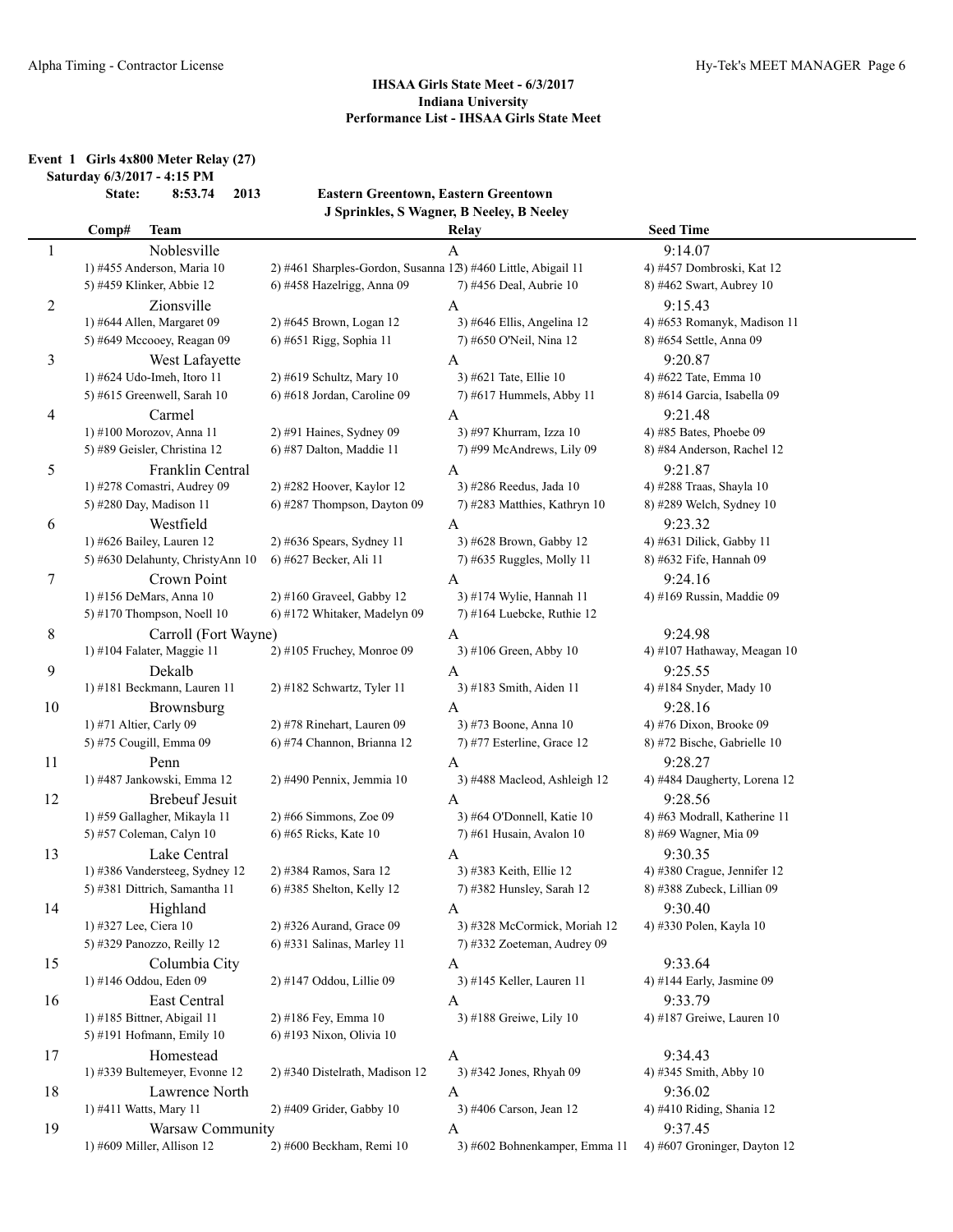# **Event 1 ... (Girls 4x800 Meter Relay (27))**

|    | Comp#<br><b>Team</b>          |                               | Relay                         | <b>Seed Time</b>              |
|----|-------------------------------|-------------------------------|-------------------------------|-------------------------------|
| 20 | Indianapolis Cathedral        |                               | A                             | 9:38.96                       |
|    | 1) #364 Manley, Sydney 10     | $2)$ #365 McKinney, Audrey 09 | 3) #366 Miller, Kennedy $10$  | 4) #362 Gallagher, Annie 11   |
|    | 5) #363 Kaster, Megan 09      | 6) #359 Alatorre, Sofia 11    | 7) #360 Arney, Erin 11        | $8)$ #361 Cridge, Gillian 09  |
| 21 | Evansville Reitz Memorial     |                               | A                             | 9:39.36                       |
|    | 1) #225 Delancey, Rachel $10$ | $2)$ #230 Morphew, Allison 09 | 3) #232 Sievern, Claire $10$  | 4) #233 Warren, Presley 11    |
|    | 5) #228 Hooper, Ah'tahja 11   | 6) #231 Schnautz, Addie 10    | 7) #226 Haseman, Izzy 09      | 8) #229 Jung, Grace 09        |
| 22 | Warren Central                |                               | A                             | 9:39.99                       |
|    | $1)$ #591 Johnson, Destiny 12 | 2) #596 Waites, Keytorria 12  | 3) #593 Sullivan, Zoe 09      | 4) #597 Wells, Jamie 11       |
|    | 5) #584 Gant, Dayja 10        | 6) #592 Lamothe, Zola 11      | 7) #595 Tyler, Tiler 12       | 8) #598 Williams, Marietta 10 |
| 23 | <b>Bloomington South</b>      |                               | A                             | 9:41.60                       |
|    | 1) #39 Galuska, Toudora 11    | 2) #50 Rauh, Zoe 10           | 3) #38 Furr, Anneke 09        | 4) #47 McMullen, Madison 11   |
|    | 5) #36 Bush, Hope 12          | $(6)$ #37 deSouza, Zarya 12   | 7) #52 Trueblood, Mia 11      |                               |
| 24 | Floyd Central                 |                               | A                             | 9:43.84                       |
|    | 1) #246 Barba, Faith 11       | $2)$ #247 Batliner, Erica 11  | 3) #249 Fitzgerald, Gracie 12 | 4) #255 Wallace, Sydney 09    |
|    | 5) #252 Paul, Morgan 12       | $6$ ) #253 Pearce, Lillian 10 | 7) #254 Sorg, Kyley 11        | 8) #251 Leslie-Holt, Kylei 09 |
| 25 | Terre Haute South Vigo        |                               | A                             | 9:49.77                       |
|    | 1) #568 Russell, Mara 11      | 2) #554 Barton, Lily 09       | 3) #563 Lonnemann, Sarah 11   | 4) #564 Moore, Amanda 12      |
|    | 5) #561 Glaziner, Marianne 10 | $(6)$ #559 Ewen, Crispin 09   | 7) #569 Smith, Breanna 09     | 8) #570 Strong, Jaelynn 09    |
| 26 | Castle                        |                               | A                             | 9:53.62                       |
|    | 1) #111 Felker, Seve $10$     | 2) #115 Prasad, Sunada 12     | $3)$ #117 Voyles, Alexia 11   | 4) #113 Luker, Shelby 09      |
|    | 5) #116 Shackelford, Sara 09  | $6$ ) #114 Porter, Kaitlyn 09 | 7) #119 Young, Lydia 11       |                               |
| 27 | <b>Bloomington North</b>      |                               | A                             | 10:04.11                      |
|    | 1) #23 Carver, Mackenzie 09   | 2) #27 Farmer, Bella 11       | 3) #30 Popp, Jenna 10         | 4) #25 Clark, Kayli 09        |
|    | 5) #29 Hagerty, Mya 09        | $(6)$ #35 Williams, Grace 11  | 7) #32 Silberstein, Rachel 12 | 8) #26 Dixon, Caroline 11     |
|    |                               |                               |                               |                               |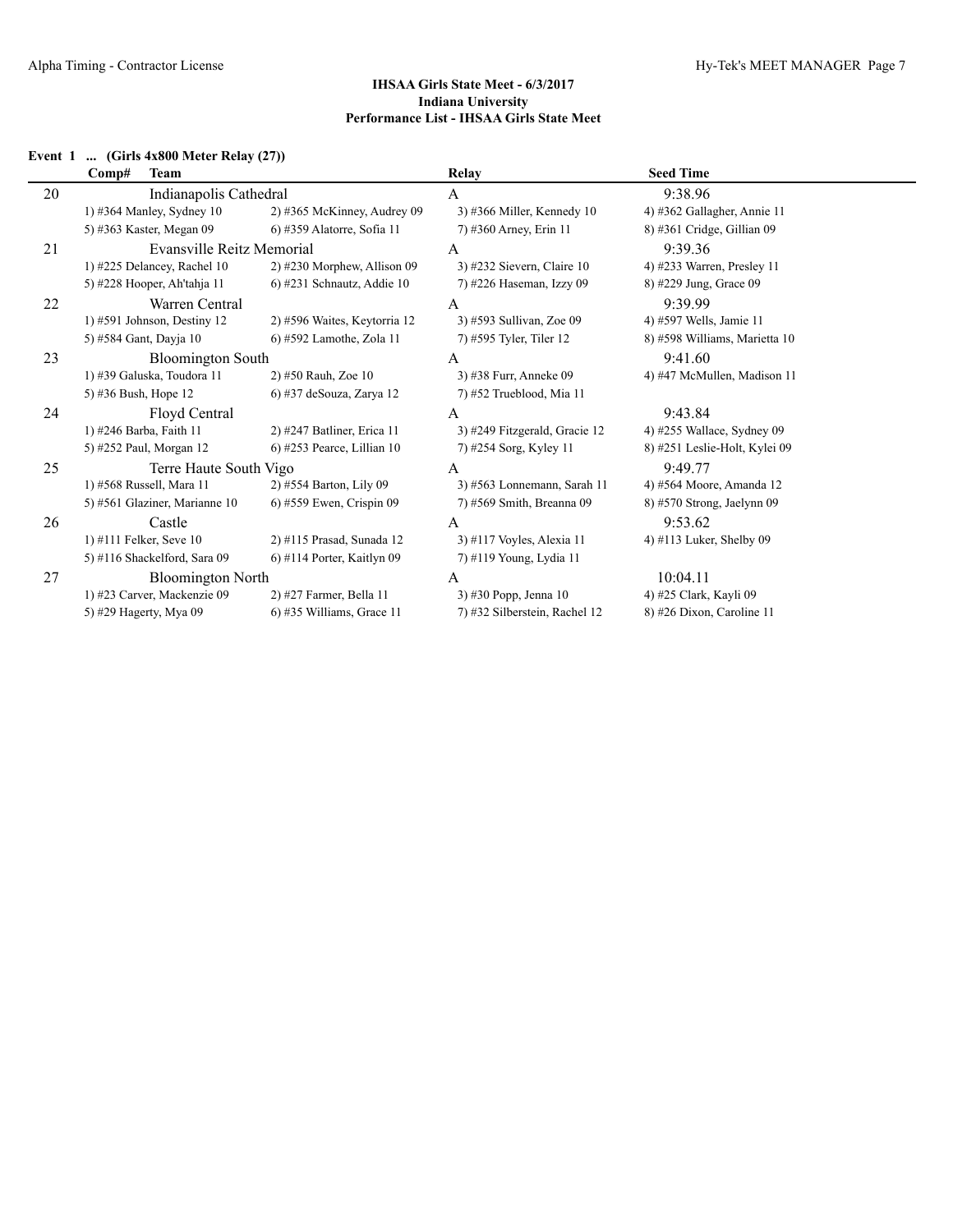|                          | State: | 11.50<br>6/3/2016    | Lynna Irby, Pike |                           |                  |  |
|--------------------------|--------|----------------------|------------------|---------------------------|------------------|--|
|                          | State: | 11.50<br>2015        | Lynna Irby, Pike |                           |                  |  |
|                          | Comp#  | Name                 |                  | Year School               | <b>Seed Time</b> |  |
| 1                        | 7      | Mitchell, Diamond    | 12               | Avon                      | 11.73            |  |
| $\overline{c}$           | 499    | Irby, Lynna          |                  | 12 Pike                   | 11.78            |  |
| 3                        | 316    | Christopher, Camille | 11               | Hamilton Southea          | 11.79            |  |
| $\overline{\mathcal{L}}$ | 62     | Killebrew, Semira    | 10               | <b>Brebeuf Jesuit</b>     | 11.99            |  |
| 5                        | 376    | Brown, Tionna        | 09               | Kokomo                    | 12.02            |  |
| 6                        | 423    | Owens, Alanah        | 12               | McCutcheon                | 12.04            |  |
| $\overline{7}$           | 293    | Christian, Antonise  | 12               | Gary West Side            | 12.12            |  |
| 8                        | 20     | Simmons-Avant, Kyara | 12               | <b>Ben Davis</b>          | 12.16            |  |
| 9                        | 129    | Yeast, Kiyah         | 09               | Center Grove              | 12.18            |  |
| 10                       | 238    | Harrison, Danielle   | 12               | Fishers                   | 12.23            |  |
| 11                       | 243    | Perryman, Tamia      | 09               | Fishers                   | 12.24            |  |
| 12                       | 623    | Thomas, Lauren       | 10               | West Lafayette            | 12.34            |  |
| 13                       | 454    | Reid, Jordan         | 09               | New Palestine             | 12.49            |  |
| 14                       | 285    | Mobley, Alexus       | 09               | Franklin Central          | 12.51            |  |
| 15                       | 374    | Winford, Aa'leiah    | 09               | Jeffersonville            | 12.54            |  |
| 16                       | 153    | Thomas, Oniste       | 11               | Concord                   | 12.59            |  |
| 17                       | 551    | Hutchcraft, Nicole   | 12               | Sullivan                  | 12.61            |  |
| 18                       | 427    | Bozeman, Romella     | 09               | Merrillville              | 12.63            |  |
| 19                       | 204    | Brigham, Tionne      | 11               | Evansville Bosse          | 12.65            |  |
| 20                       | 577    | Green, Alanna        | 09               | Vincennes Lincoln         | 12.66            |  |
| 21                       | 149    | Barnes, Janiyah      | 10               | Concord                   | 12.71            |  |
| 22                       | 450    | Grant, Mariah        | 10               | New Albany                | 12.72            |  |
| 23                       | 333    | Brookshire, Olexia   | 10               | Hobart                    | 12.73            |  |
| 24                       | 80     | Snodgrass, Brooklyn  | 10               | <b>Brownstown Central</b> | 12.75            |  |
| 25                       | 267    | Gorman, Payton       | 09               | Fort Wayne Snider         | 12.86            |  |
| 26                       | 324    | Stine, Taryn         | 10               | Heritage                  | 12.94            |  |
| 27                       | 643    | McCarter, Te'shiya   | 11               | Woodlan                   | 12.97            |  |

#### **Event 2 Girls 100 Meter Dash (27) Prelims Saturday 6/3/2017 - 5:00 PM**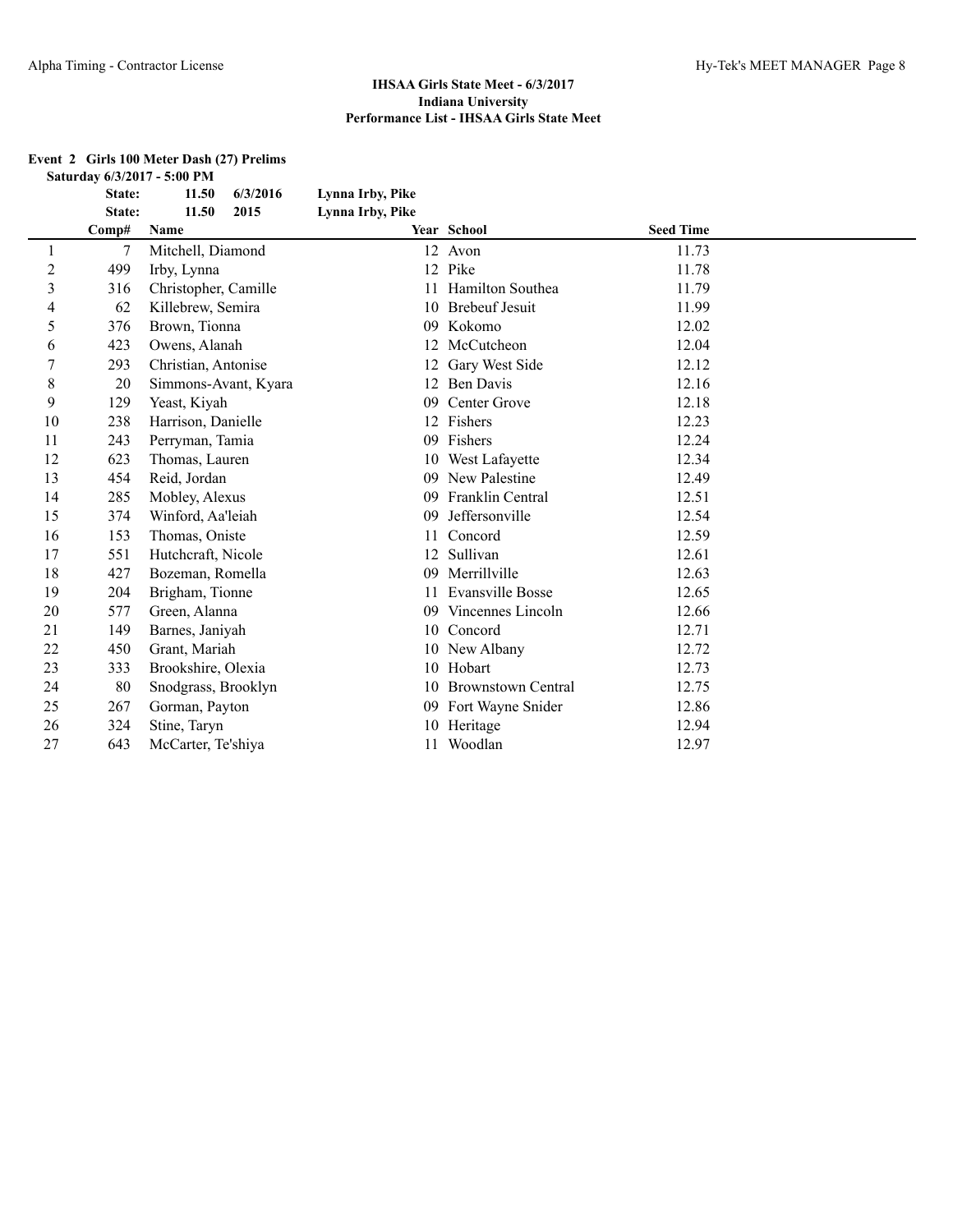# **Event 3 Girls 100 Meter Hurdles (27) Prelims Saturday 6/3/2017 - 5:15 PM**

|                | State: | 13.95<br>2005         | Vanneisha Ivy, Muncie Central |                       |                  |  |
|----------------|--------|-----------------------|-------------------------------|-----------------------|------------------|--|
|                | Comp#  | Name                  |                               | Year School           | <b>Seed Time</b> |  |
|                | 588    | Jackson, Kayland      |                               | 12 Warren Central     | 14.03            |  |
| $\overline{c}$ | 273    | Phillips, Aneise      |                               | 11 Fort Wayne Wayne   | 14.42            |  |
| 3              | 163    | LaCosse, Kristen      | 12                            | Crown Point           | 14.61            |  |
| 4              | 634    | Robertson, Emily      | 12                            | Westfield             | 14.63            |  |
| 5              | 123    | Goines, Haley         | 11                            | Center Grove          | 14.80            |  |
| 6              | 319    | Mackenzie, Mia        |                               | Hamilton Southea      | 14.85            |  |
|                | 68     | Turner, Nakita        | 11                            | <b>Brebeuf Jesuit</b> | 14.87            |  |
| 8              | 594    | Talley, K'Ja          | 09                            | Warren Central        | 14.89            |  |
| 9              | 257    | Friedrich, Olivia     | 12                            | FW Concordia          | 14.95            |  |
| 10             | 532    | Wanner, Addie         | 11                            | South Adams           | 15.03            |  |
| 11             | 21     | Schluttenhofer, Kayla | 12                            | <b>Benton Central</b> | 15.05            |  |
| 12             | 581    | Batts, Kennedy        | 11                            | Warren Central        | 15.08            |  |
| 13             | 264    | Phillips, Breanna     |                               | 12 FW Northrop        | 15.13            |  |
| 14             | 269    | Houston, KiMaya       |                               | 12 FW Southside       | 15.16            |  |
| 15             | 387    | Washington, Destiny   | 11                            | Lake Central          | 15.25            |  |
| 16             | 401    | Simmons, De'Aira      |                               | 11 Lawrence Central   | 15.36            |  |
| 17             | 168    | Pinchok, Alecia       | 11                            | Crown Point           | 15.38            |  |
| 18             | 437    | Bagarus, Rylin        |                               | 10 Mishawaka          | 15.57            |  |
| 19             | 440    | Barnes, Aaliyah       |                               | Muncie Central        | 15.58            |  |
| 20             | 533    | Mwenifumbo, Joselyn   | 11                            | South Bend Adams      | 15.60            |  |
| 21             | 413    | Tincher, Alyssa       |                               | Logansport            | 15.63            |  |
| 22             | 294    | Bittner, Samantha     | 12                            | Gibson Southern       | 15.63            |  |
| 23             | 220    | Leary, Ariah          |                               | 12 Evansville North   | 15.66            |  |
| 24             | 517    | Waggoner, Grace       |                               | 10 Rivet              | 15.84            |  |
| 25             | 416    | Holland, Maddie       |                               | 12 Madison Cons       | 15.92            |  |
| 26             | 550    | Reynolds, Caitlyn     |                               | 10 Springs Valley     | 15.99            |  |
| 27             | 482    | Radcliff, Elizabeth   |                               | 12 Paoli              | 16.33            |  |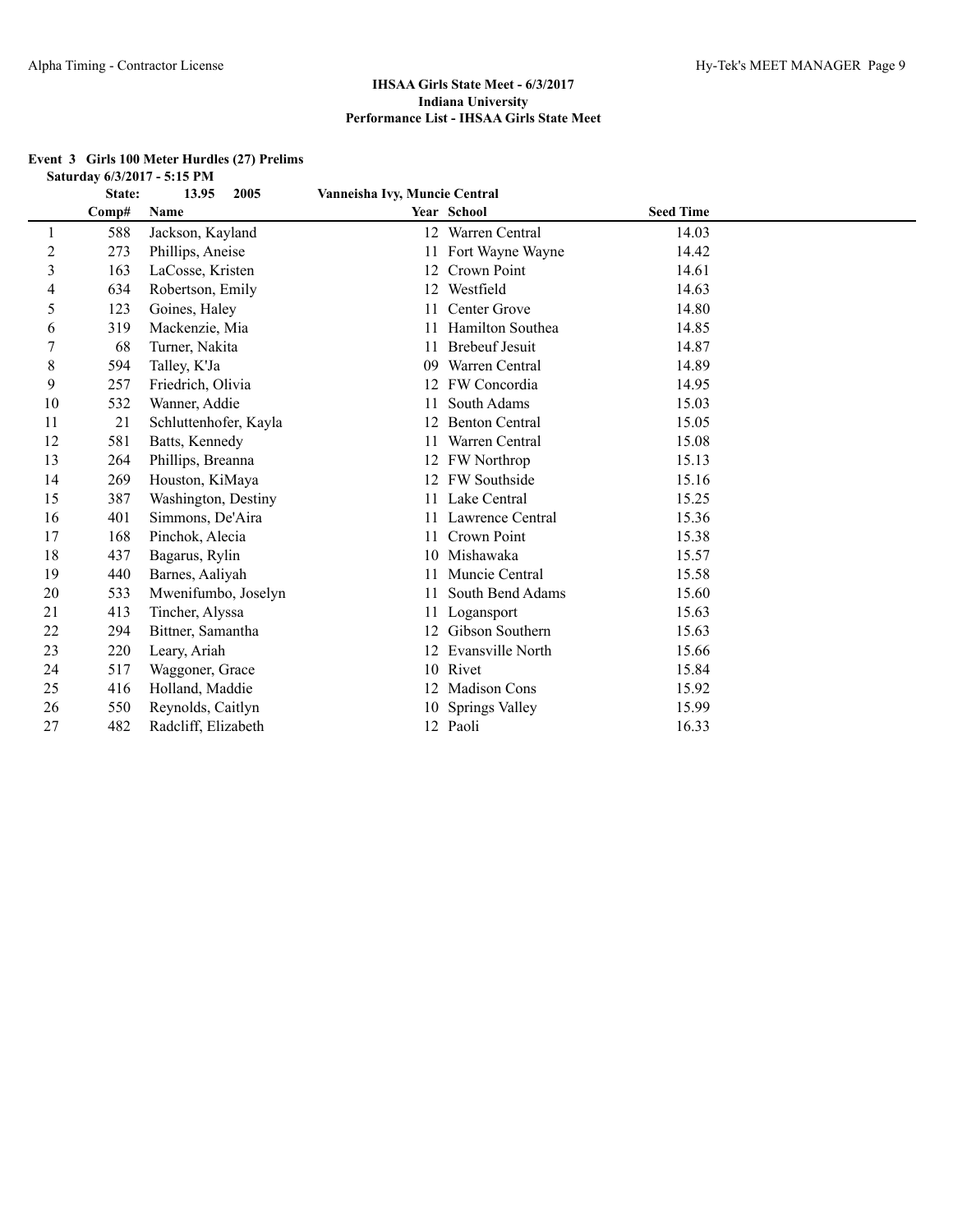|                | State: | 23.12<br>1986        | <b>Maicel Malone, North Central Indpls</b> |                     |                  |  |
|----------------|--------|----------------------|--------------------------------------------|---------------------|------------------|--|
|                | Comp#  | Name                 |                                            | Year School         | <b>Seed Time</b> |  |
| 1              | 316    | Christopher, Camille |                                            | 11 Hamilton Southea | 24.67            |  |
| $\overline{c}$ | 499    | Irby, Lynna          | 12                                         | Pike                | 24.70            |  |
| 3              | 20     | Simmons-Avant, Kyara | 12                                         | Ben Davis           | 24.92            |  |
| 4              | 423    | Owens, Alanah        | 12                                         | McCutcheon          | 24.95            |  |
| 5              | 583    | Covington, Mikeisha  |                                            | 10 Warren Central   | 25.11            |  |
| 6              | 376    | Brown, Tionna        | 09                                         | Kokomo              | 25.16            |  |
| $\overline{7}$ | 62     | Killebrew, Semira    |                                            | 10 Brebeuf Jesuit   | 25.24            |  |
| 8              | 243    | Perryman, Tamia      |                                            | 09 Fishers          | 25.32            |  |
| 9              | 439    | LeBlanc, Julia       | 11                                         | Mooresville         | 25.39            |  |
| 10             | 374    | Winford, Aa'leiah    | 09                                         | Jeffersonville      | 25.54            |  |
| 11             | 129    | Yeast, Kiyah         | 09                                         | Center Grove        | 25.61            |  |
| 12             | 454    | Reid, Jordan         | 09                                         | New Palestine       | 25.64            |  |
| 13             | 149    | Barnes, Janiyah      | 10                                         | Concord             | 25.72            |  |
| 14             | 429    | Coleman, Alysa       | 11                                         | Merrillville        | 25.75            |  |
| 15             | 285    | Mobley, Alexus       | 09                                         | Franklin Central    | 25.81            |  |
| 16             | 79     | Sopitan, Joy         | 11                                         | Brownsburg          | 25.81            |  |
| 17             | 200    | Bailey, Alayna       | 12                                         | Elkhart Memorial    | 25.83            |  |
| 18             | 130    | Kunkel, Kayla        | 11                                         | Central Noble       | 25.83            |  |
| 19             | 267    | Gorman, Payton       | 09                                         | Fort Wayne Snider   | 25.91            |  |
| 20             | 369    | Henry, Jhala         | 12                                         | Jeffersonville      | 25.99            |  |
| 21             | 473    | Meurer, Makinzi      | 10                                         | North Knox          | 26.01            |  |
| 22             | 325    | Burns, Jenna         | 10                                         | Heritage Hills      | 26.04            |  |
| 23             | 202    | Bailey, Kiara        | 12                                         | Evansville Bosse    | 26.06            |  |
| 24             | 271    | Chapman, Anah        | 10                                         | Fort Wayne Wayne    | 26.17            |  |
| 25             | 173    | White, Savy          | 09                                         | Crown Point         | 26.20            |  |
| 26             | 551    | Hutchcraft, Nicole   | 12                                         | Sullivan            | 26.24            |  |
| 27             | 195    | Givens, Kayonna      | 09                                         | East Chicago        | 26.27            |  |

#### **Event 4 Girls 200 Meter Dash (27) Prelims Saturday 6/3/2017 - 5:40 PM**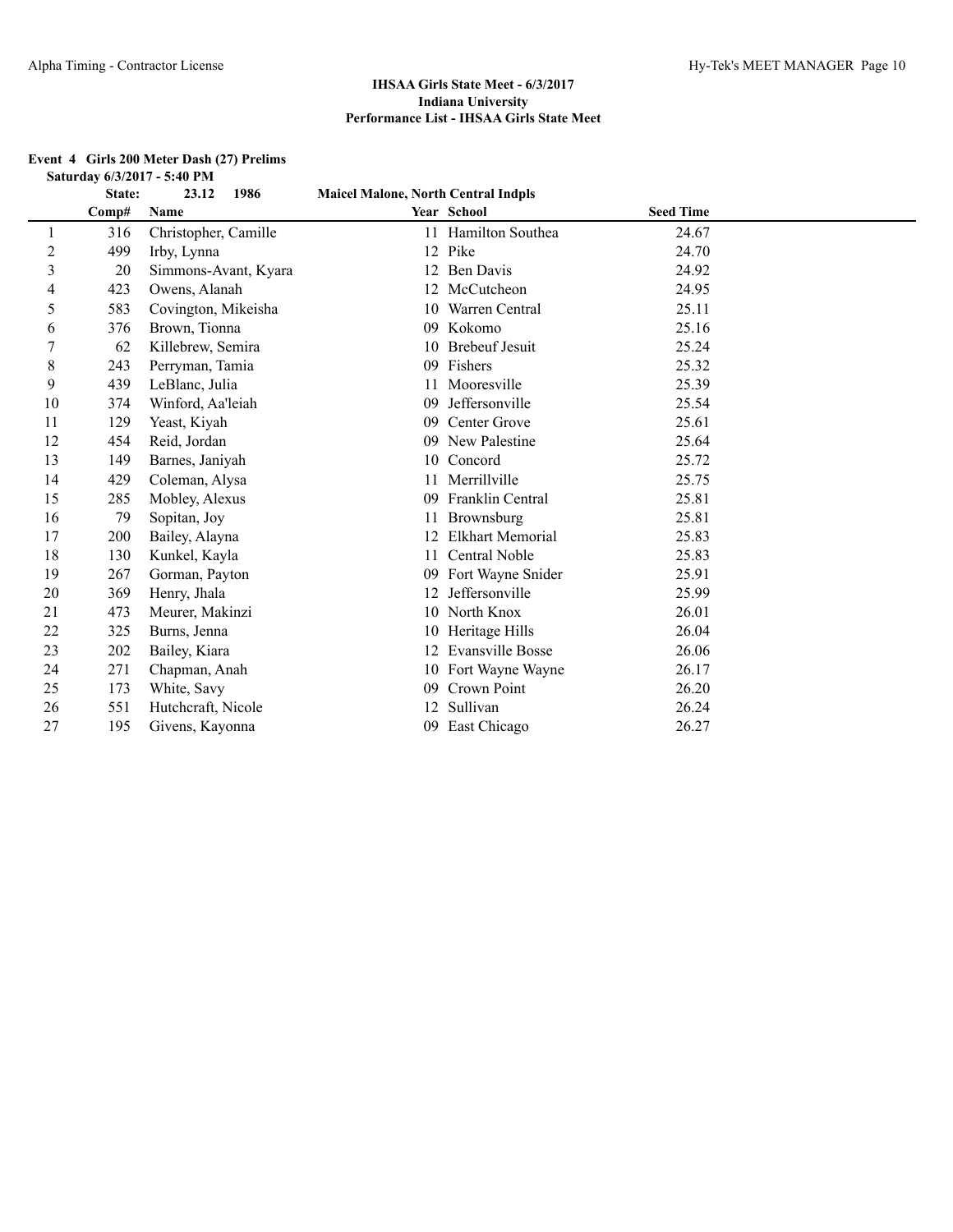#### **Event 5 Girls 1600 Meter Run (27) Saturday 6/3/2017 - 6:35 PM**

|                | State: | 4:43.46<br>2011     | <b>Waverly Neer, Culver Acade</b> |                          |                  |  |
|----------------|--------|---------------------|-----------------------------------|--------------------------|------------------|--|
|                | Comp#  | Name                |                                   | Year School              | <b>Seed Time</b> |  |
| 1              | 296    | Wilson, Emma        |                                   | 10 Greencastle           | 4:55.96          |  |
| $\overline{c}$ | 2      | Korte, Josey        |                                   | 12 Angola                | 4:58.83          |  |
| 3              | 460    | Little, Abigail     |                                   | 11 Noblesville           | 5:00.27          |  |
| 4              | 480    | Hornocker, Margo    | 11                                | Oak Hill                 | 5:00.33          |  |
| 5              | 340    | Distelrath, Madison |                                   | Homestead                | 5:00.72          |  |
| 6              | 599    | Beckham, Mia        | 11                                | Warsaw Community         | 5:01.32          |  |
| 7              | 418    | Bedke, Rae          | 12                                | Manchester               | 5:01.38          |  |
| $\,8\,$        | 651    | Rigg, Sophia        | 11                                | Zionsville               | 5:01.53          |  |
| 9              | 311    | Slamkowski, Megan   | 12                                | Guerin Catholic          | 5:01.57          |  |
| 10             | 87     | Dalton, Maddie      | 11                                | Carmel                   | 5:02.24          |  |
| 11             | 233    | Warren, Presley     |                                   | EV Reitz Memoria         | 5:03.27          |  |
| 12             | 84     | Anderson, Rachel    | 12                                | Carmel                   | 5:03.80          |  |
| 13             | 106    | Green, Abby         | 10                                | Carroll (Fw)             | 5:04.83          |  |
| 14             | 408    | Dean, Grace         | 10                                | Lawrence North           | 5:05.72          |  |
| 15             | 515    | Keesling, Leah      | 09                                | Randolph Southern        | 5:07.29          |  |
| 16             | 201    | Dyer, Morgan        | 09                                | Elkhart Memorial         | 5:07.73          |  |
| 17             | 59     | Gallagher, Mikayla  | 11                                | <b>Brebeuf Jesuit</b>    | 5:08.30          |  |
| 18             | 575    | Gilliana, Ava       | 09                                | Valparaiso               | 5:09.91          |  |
| 19             | 210    | Sale, Hannah        | 09                                | <b>EV FJ Reitz</b>       | 5:10.80          |  |
| 20             | 174    | Wylie, Hannah       | 11                                | Crown Point              | 5:11.19          |  |
| 21             | 415    | James, Annalise     |                                   | 10 Lowell                | 5:12.02          |  |
| 22             | 452    | Casner, Kaylin      | 09                                | New Palestine            | 5:12.37          |  |
| 23             | 528    | Chase, Ashton       | 10                                | Seymour                  | 5:13.16          |  |
| 24             | 286    | Reedus, Jada        | 10                                | Franklin Central         | 5:15.74          |  |
| 25             | 120    | Clark, Valerie      | 12                                | Center Grove             | 5:16.02          |  |
| 26             | 37     | deSouza, Zarya      |                                   | <b>Bloomington South</b> | 5:18.11          |  |
| 27             | 53     | Barker, Haley       |                                   | 11 Boonville             | 5:19.29          |  |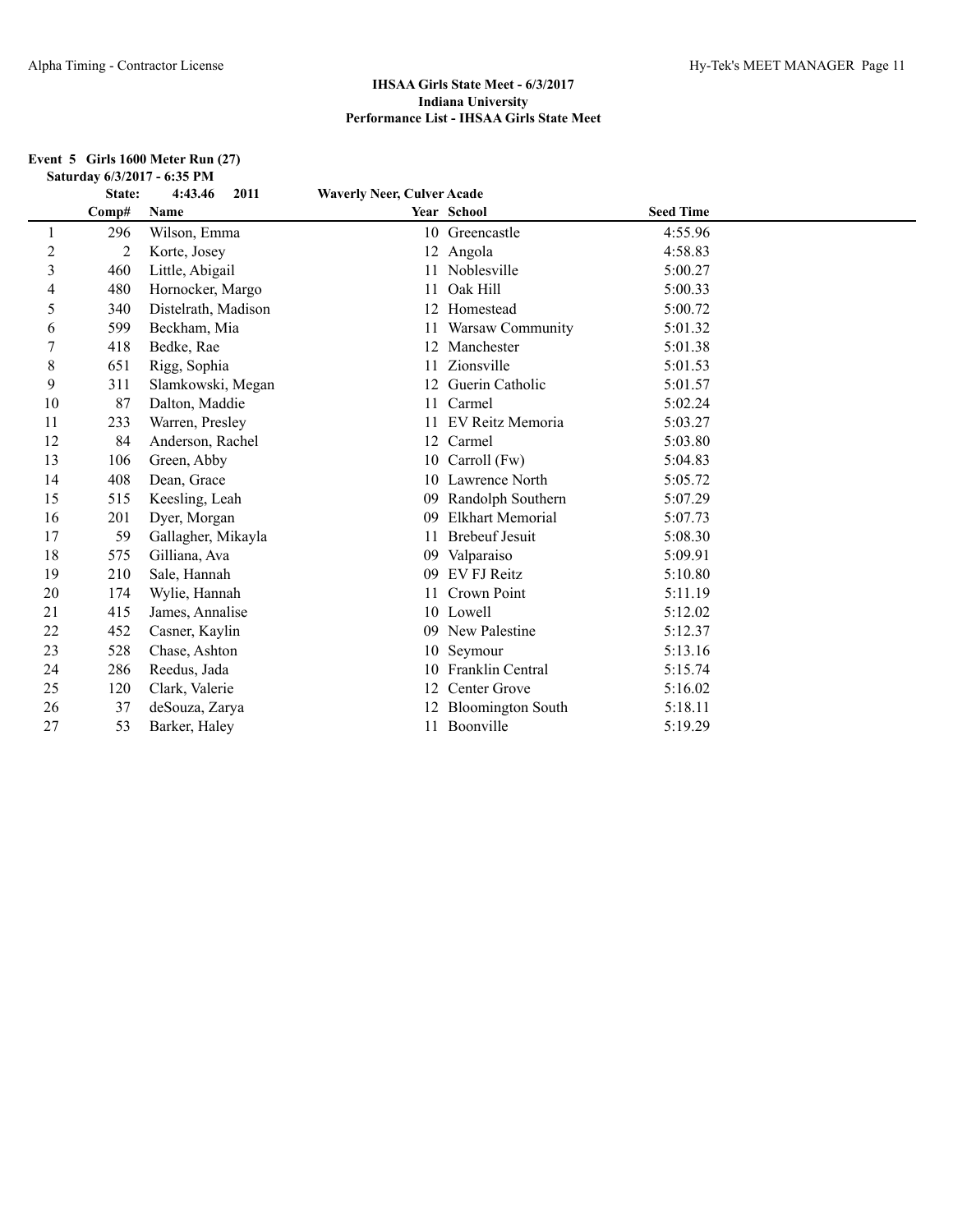**Event 6 Girls 4x100 Meter Relay (28)**

**Saturday 6/3/2017 - 6:45 PM**

|    | 2003<br>State:<br>45.75                        | <b>Ft Wayne Northrup</b>                               |                                           |                                 |
|----|------------------------------------------------|--------------------------------------------------------|-------------------------------------------|---------------------------------|
|    |                                                | Adams, Rox, Carr, Robinson                             |                                           |                                 |
|    | <b>Team</b><br>Comp#                           |                                                        | Relay                                     | <b>Seed Time</b>                |
| 1  | Fishers                                        |                                                        | A                                         | 47.35                           |
|    | 1) #235 Carver, Paris 12                       | 2) #238 Harrison, Danielle 12                          | 3) #236 Crose, Kayla 12                   | 4) #243 Perryman, Tamia 09      |
|    | 5) #241 McClung, Kieya 10                      | 6) #242 Noble, Arianna 12                              | 7) #240 May, Grace 10                     | 8) #244 Poole, Amaya 10         |
| 2  | Hamilton Southeastern                          |                                                        | $\mathbf{A}$                              | 47.68                           |
|    | 1) #315 Burgess, Olivia 09                     | 2) #320 Sydnor, Tierra 10                              | 3) #319 Mackenzie, Mia 11                 | 4) #316 Christopher, Camille 11 |
|    | 5) #313 Bray, Jessica 11                       | 6) #317 Dickenson, Amani 09                            | 7) #314 Brooks-Edson, Jada 11             | 8) #321 Thixton, Sydney 09      |
| 3  | <b>Brebeuf Jesuit</b>                          |                                                        | $\mathbf{A}$                              | 47.76                           |
|    | 1) #58 Ezell, Alex 10                          | 2) #62 Killebrew, Semira 10                            | 3) #67 Smith, Jordan 11                   | 4) #68 Turner, Nakita 11        |
|    | 5) #56 Chestnut, Brooklyn 09                   | 6) #55 Anderson, Yasmine 11                            | 7) #60 Gray, Taylor 10                    | 8) #69 Wagner, Mia 09           |
| 4  | Warren Central                                 |                                                        | $\mathbf{A}$                              | 47.82                           |
|    | 1) #583 Covington, Mikeisha 10                 | 2) #587 Hoosier, Prommyse 10                           | 3) #588 Jackson, Kayland 12               | 4) #594 Talley, K'Ja 09         |
|    | 5) #589 James, Dorionna 09                     | 6) #590 Johnson, Dejah 12                              | 7) #579 Baker, Ashley 12                  | 8) #580 Barnes, Imani 09        |
| 5  | Avon                                           |                                                        | $\mathbf{A}$                              | 48.34                           |
|    | 1) #11 Springer, Daija 10                      | 2) #5 Harvey, Jayden 10                                | 3) #7 Mitchell, Diamond 12                | 4) #10 Shelton, Stacie 12       |
|    | 5) #4 Culbreath, AleJa 10                      | 6) #8 Murrell, Cori 11                                 |                                           |                                 |
| 6  | Center Grove                                   |                                                        | A                                         | 48.68                           |
|    | 1) #126 Utterback, Allison 12                  | 2) #123 Goines, Haley 11                               | 3) #124 Riley, Julia 10                   | 4) #129 Yeast, Kiyah 09         |
|    | 5) #121 Dillworth, Deanna 11                   | 6) #127 Wheat, Ashley 11                               | 7) #128 Williams, Riko 10                 | 8) #125 Schultz, Claire 10      |
| 7  | Carmel                                         |                                                        | A                                         | 48.83                           |
|    | 1) #102 Upton, Josie 11                        | 2) #94 Hune, Reagan 10                                 | 3) #93 Hawkins, Elle 12                   | 4) #98 Markley, Carly 11        |
|    | 5) #90 Gill, Kiara 09                          | $6$ ) #101 Scott, Sydney 12                            | 7) #83 Anderson, Michael 11               |                                 |
| 8  | Lawrence Central                               |                                                        | $\mathbf{A}$                              | 48.84                           |
|    | 1) #402 Steinhardt, Sydney 12                  | 2) #399 Norwood, Jai-Lyn 11                            | 3) #401 Simmons, De'Aira 11               | 4) #403 Wallace, Mariah 12      |
|    | 5) #400 Parchman, Ayana 10                     | $6$ ) #398 Miller, Taylor 10                           | 7) #397 Jones, Jimmesia 11                | 8) #396 Jennings, Candace 11    |
| 9  | Merrillville                                   |                                                        | A                                         | 49.06                           |
|    | 1) #430 Davis, Caiyla 09                       | 2) #432 Laster, Carnisa 12                             | 3) #433 McClendon, Aniya 10               | 4) #427 Bozeman, Romella 09     |
|    | 5) #428 Chatman, Arianna 09                    | 6) #434 McHenry, Payton 10                             |                                           |                                 |
| 10 | Fort Wayne Wayne                               |                                                        | A                                         | 49.15                           |
|    | 1) #270 Bieber, Kristin 12                     | 2) #271 Chapman, Anah 10                               | 3) #272 Fitts, Tonyia 09                  | 4) #273 Phillips, Aneise 11     |
| 11 | Crown Point                                    |                                                        |                                           | 49.32                           |
|    | 1) #173 White, Savy 09                         | 2) #162 Herkey, Allison 10                             | $\mathbf{A}$<br>3) #158 Feder, Lauren 12  | 4) #166 Meeks, Jonee 12         |
|    | 5) #159 Grady, Paytn 11                        | 6) #161 Harrell, Aaliyah 09                            | 7) #157 Donofrio, Maddie 10               |                                 |
|    |                                                |                                                        |                                           | 49.33                           |
| 12 | Ben Davis<br>1) #14 Brown, Sheniya 11          | 2) #15 Campbell, Ralen 12                              | A<br>3) #19 Jones, DiAira 11              | 4) #20 Simmons-Avant, Kyara 12  |
|    | 5) #16 Coleman, Jada 10                        | 6) #17 Gomillia, Anajah 10                             |                                           |                                 |
|    | Roncalli                                       |                                                        |                                           | 49.39                           |
| 13 | 1) #519 Asher, Josie 12                        | 2) #524 Saylor, Paige 12                               | $\mathbf{A}$<br>3) #521 Clarke, Morgan 12 | 4) #526 Sonderman, Emily 09     |
|    | 5) #523 O'Connor, Kasey 10                     | 6) #520 Bryans, Marisa 12                              | 7) #525 Schultheis, Carlie 10             | 8) #522 Lawrie, Grace 11        |
|    |                                                |                                                        |                                           |                                 |
| 14 | Jeffersonville<br>1) #374 Winford, Aa'leiah 09 |                                                        | A<br>3) #373 Todd, Tamia 10               | 49.42                           |
|    | 5) #371 Stevenson, I'Leese 11                  | 2) #372 Tate, Callista 10<br>6) #367 Brown, Danaeja 10 | 7) #368 Clay, Evelynn 11                  | 4) #369 Henry, Jhala 12         |
|    |                                                |                                                        |                                           | 8) #370 Owens, Mariah 11        |
| 15 | Munster                                        |                                                        | $\mathbf{A}$                              | 49.46                           |
|    | 1) #446 Majety, Saveda 12                      | 2) #447 Shine, Adeyah 10                               | 3) #443 Kekelik, Cami 12                  | 4) #444 Lakomek, Madison 10     |
|    | 5) #441 Brown, Imani 09                        | 6) #445 Lee, Brittney 12                               | 7) #448 Ziel, Kendal 11                   |                                 |
| 16 | McCutcheon                                     |                                                        | A                                         | 49.61                           |
|    | 1) #420 Crowe, Haley 12                        | 2) #422 Nicol, Riley 10                                | 3) #419 Beeker, Jade 09                   | 4) #423 Owens, Alanah 12        |
|    | 5) #421 Crowe, Kassidy 10                      | 6) #424 Pickell, Kaylee 10                             | 7) #425 Singh, Diamond 09                 | 8) #426 Switzer, Shianne 09     |
| 17 | Terre Haute South Vigo                         |                                                        | A                                         | 49.68                           |
|    | 1) #557 Edinburgh, Chaiela 10                  | 2) #555 Carmichael, Naiya 10                           | 3) #567 Rogers, Bethany 11                | 4) #562 Kerr, Emily 10          |
|    | 5) #558 Essig, Molly 12                        | 6) #565 Patterson, Shauna 09                           | 7) #556 Ealy, Maddy 11                    |                                 |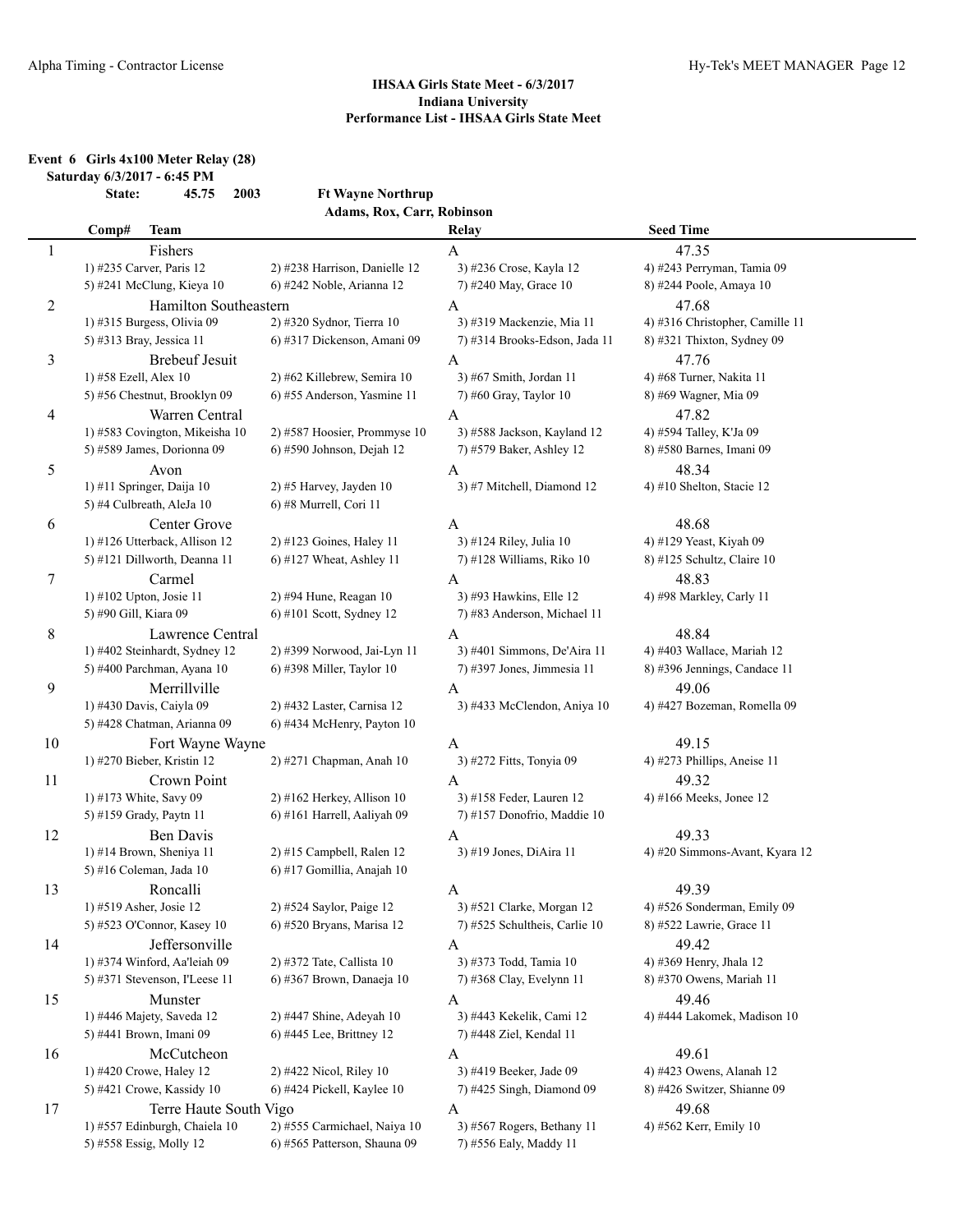# **Event 6 ... (Girls 4x100 Meter Relay (28))**

|    | <b>Team</b><br>Comp#          |                                | Relay                               | <b>Seed Time</b>             |
|----|-------------------------------|--------------------------------|-------------------------------------|------------------------------|
| 18 | Chesterton                    |                                | A                                   | 49.71                        |
|    | 1) #137 Molnar, Brianna 11    | $2)$ #133 Craycraft, Ashley 09 | 3) #139 Smith, Alex 11              | 4) #140 Tumidalsky, Alexa 10 |
|    | 5) #132 Balon, Victoria 10    | 6) #138 Raffin, Rose 12        | 7) #135 Jackson, Chelsea 12         | 8) #136 Marchetti, Belle 09  |
| 19 | LaPorte                       |                                | $\mathsf{A}$                        | 49.71                        |
|    | 1) #390 Anglin, Lauren 11     | $2)$ #391 Flowers, Nichole 11  | 3) #392 O'Neal, Janelle 11          | 4) #395 Tuerff, Riley 10     |
|    | 5) #394 Rogers, Roby 12       |                                |                                     |                              |
| 20 | Homestead                     |                                | A                                   | 49.78                        |
|    | 1) #344 Royal, Saviannah 12   | 2) #348 Torrez, Gabby 09       | 3) #343 Middleton, Gwen $12$        | 4) #349 Torrez, Natalia 12   |
| 21 | Warsaw Community              |                                | A                                   | 49.88                        |
|    | 1) #605 Davis, Shunterra 11   | $2)$ #601 Bellamy, Maygan 10   | 3) #604 Curtis, Abbi 11             | 4) #603 Clampitt, Makayla 10 |
| 22 | <b>Evansville Bosse</b>       |                                | A                                   | 50.08                        |
|    | 1) #202 Bailey, Kiara 12      | $2)$ #206 McElroy, Jaden 10    | 3) #204 Brigham, Tionne 11          | 4) #205 Dixon, Nykara 09     |
|    | 5) #203 Bell, Brionna 09      | 6) #207 Tramill, Kalabra 12    |                                     |                              |
| 23 | Fort Wayne Northrop           |                                | $\mathsf{A}$                        | 50.10                        |
|    | 1) #259 Early, Kamiyah 11     | $2)$ #265 Swisshelm, Regan 11  | $3)$ #263 Nelson, Izabelle 12       | 4) #262 Muhammad, Kyara 12   |
| 24 | Concord                       |                                | A                                   | 50.15                        |
|    | 1) #151 Holloway, Janiyla 10  | 2) #149 Barnes, Janiyah 10     | $3)$ #150 Colton-Flores, Shenais 10 | 4) #153 Thomas, Oniste 11    |
| 25 | South Bend Washington         |                                | A                                   | 50.26                        |
|    | 1) #536 Jefferies, Tanasia 12 | 2) #534 Davidson, Lauraine 11  | 3) #535 Griffin, Deana 10           | 4) #537 Pittman, Claire $10$ |
| 26 | <b>Bloomington South</b>      |                                | $\overline{A}$                      | 50.68                        |
|    | $1)$ #51 Roberts, Riley 09    | 2) #42 Johnson, Megan 12       | 3) #43 Kao, Adenine 11              | 4) #41 Hendricks, Senna 11   |
|    | 5) #45 Leal, Lauren 11        | $6$ ) #40 Gilpin, Taryn 10     |                                     |                              |
| 27 | Evansville North              |                                | A                                   | 50.84                        |
|    | 1) $#212$ Brosmer, Taylor 12  | 2) #213 Carlile, Cassandra 12  | 3) #218 Jenkins, Madilyn 11         | 4) #215 Decker, Nyahna 09    |
|    | 5) #217 Hale, Abby 10         | $6$ ) #214 Carter, Hope 09     | 7) #219 Kelley, Sierra 11           | 8) #224 Wilson, Melvona 11   |
| 28 | Southridge                    |                                | A                                   | 51.24                        |
|    | 1) #546 Neukam, Kenzie 10     | $2)$ #541 Bartelt, Sidney 09   | 3) #544 Meece, Grace 09             | 4) #542 Brady, Alexis 09     |
|    | 5) #543 Jones, Montana 11     | 6) #547 Steckler, Maria 11     |                                     |                              |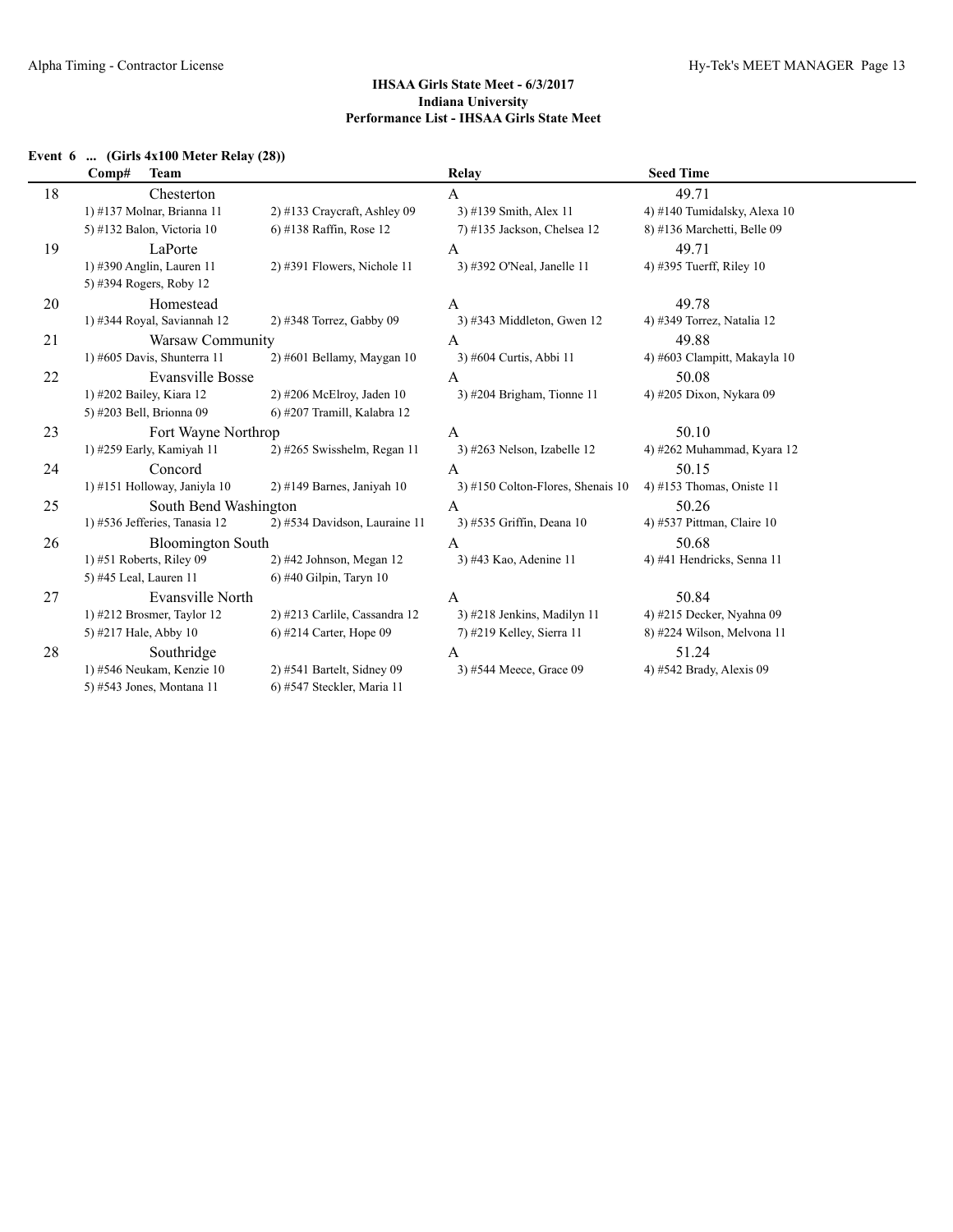#### **Event 7 Girls 400 Meter Dash (27) Saturday 6/3/2017 - 7:05 PM**

|    | State: | 1986<br>52.42       | <b>Maicel Malone, North Central Indpls</b> |                       |                  |  |
|----|--------|---------------------|--------------------------------------------|-----------------------|------------------|--|
|    | Comp#  | Name                |                                            | Year School           | <b>Seed Time</b> |  |
| 1  | 499    | Irby, Lynna         |                                            | 12 Pike               | 54.43            |  |
| 2  | 293    | Christian, Antonise |                                            | 12 Gary West Side     | 55.50            |  |
| 3  | 94     | Hune, Reagan        |                                            | 10 Carmel             | 56.88            |  |
| 4  | 467    | Jones, Courtney     |                                            | 12 North Central      | 56.89            |  |
| 5  | 264    | Phillips, Breanna   |                                            | 12 FW Northrop        | 56.92            |  |
| 6  | 455    | Anderson, Maria     |                                            | 10 Noblesville        | 57.10            |  |
| 7  | 429    | Coleman, Alysa      |                                            | Merrillville          | 57.45            |  |
| 8  | 495    | Hunter, Iyanla      |                                            | 10 Perry Meridian     | 57.46            |  |
| 9  | 583    | Covington, Mikeisha |                                            | 10 Warren Central     | 57.47            |  |
| 10 | 637    | Ernsberger, Aleka   | 09                                         | Westview              | 57.48            |  |
| 11 | 351    | Dietrick, Katie     | 10                                         | <b>Bishop Chatard</b> | 57.70            |  |
| 12 | 590    | Johnson, Dejah      | 12                                         | Warren Central        | 57.85            |  |
| 13 | 302    | Anderson, Hanna     | 11                                         | Greenwood Comm        | 58.25            |  |
| 14 | 320    | Sydnor, Tierra      |                                            | 10 Hamilton Southea   | 58.35            |  |
| 15 | 260    | Irby, Jo'Deci       |                                            | 10 FW Northrop        | 58.72            |  |
| 16 | 492    | Bargue, Hannah      |                                            | 09 Perry Meridian     | 58.85            |  |
| 17 | 453    | Crowder, Victoria   |                                            | 10 New Palestine      | 58.92            |  |
| 18 | 152    | Hudson, Jasmine     |                                            | 10 Concord            | 59.01            |  |
| 19 | 115    | Prasad, Sunada      | 12                                         | Castle                | 59.17            |  |
| 20 | 369    | Henry, Jhala        | 12                                         | Jeffersonville        | 59.18            |  |
| 21 | 510    | Crawford, Rachel    |                                            | 12 Plymouth           | 59.24            |  |
| 22 | 490    | Pennix, Jemmia      |                                            | 10 Penn               | 59.53            |  |
| 23 | 335    | Edwards, Lauren     |                                            | 12 Hobart             | 59.79            |  |
| 24 | 478    | Siples, Eden        |                                            | 10 Northview          | 1:00.01          |  |
| 25 | 549    | Cole, Taylor        | 11                                         | Southwestern          | 1:00.12          |  |
| 26 | 208    | Brown, Emma         |                                            | Evansville Central    | 1:00.12          |  |
| 27 | 514    | Jones-taylor, Avery |                                            | 10 Princeton Comm     | 1:00.95          |  |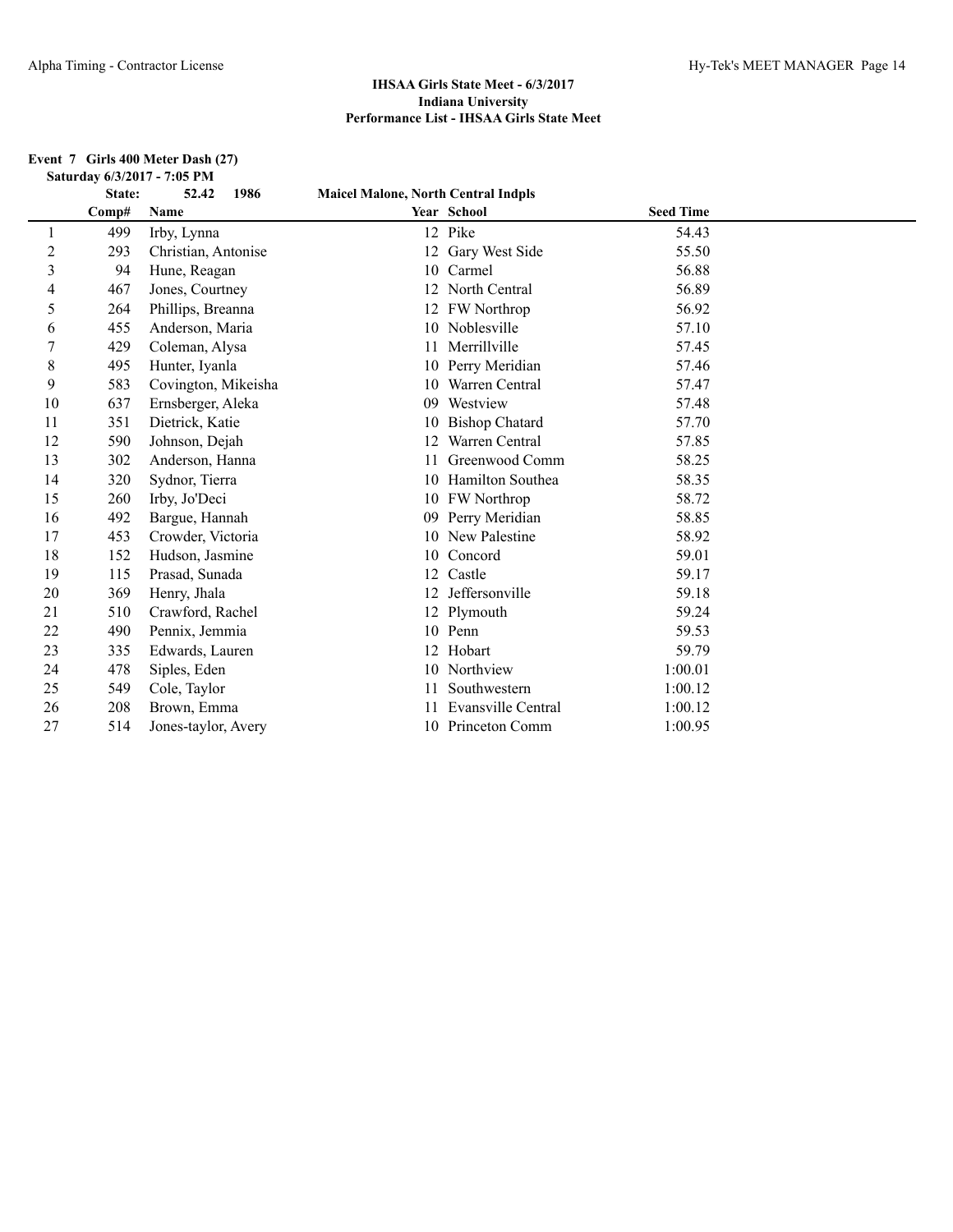#### **Event 8 Girls 300 Meter Hurdles (27) Saturday 6/3/2017 - 7:20 PM**

|                | State: | 41.36<br>2014       | <b>Symone Black, FW Concordia</b> |                     |                  |  |
|----------------|--------|---------------------|-----------------------------------|---------------------|------------------|--|
|                | Comp#  | Name                |                                   | Year School         | <b>Seed Time</b> |  |
| 1              | 176    | Coy, Addison        |                                   | 12 Culver Academies | 43.06            |  |
| $\sqrt{2}$     | 652    | Robinson, Ella      |                                   | 10 Zionsville       | 43.18            |  |
| $\mathfrak{Z}$ | 319    | Mackenzie, Mia      |                                   | Hamilton Southea    | 44.14            |  |
| 4              | 378    | Brady, Kayla        | 09                                | Laf Central Cath    | 44.24            |  |
| 5              | 262    | Muhammad, Kyara     |                                   | 12 FW Northrop      | 44.35            |  |
| 6              | 163    | LaCosse, Kristen    | 12                                | Crown Point         | 44.69            |  |
| $\tau$         | 581    | Batts, Kennedy      | 11                                | Warren Central      | 44.73            |  |
| 8              | 261    | Kirkwood, Dylan     |                                   | 10 FW Northrop      | 45.38            |  |
| 9              | 594    | Talley, K'Ja        | 09                                | Warren Central      | 45.42            |  |
| 10             | 474    | Lefebvre, Carlee    |                                   | 12 North Miami      | 45.45            |  |
| 11             | 3      | Adam, Jordan        |                                   | 12 Avon             | 45.47            |  |
| 12             | 257    | Friedrich, Olivia   | 12                                | FW Concordia        | 45.60            |  |
| 13             | 339    | Bultemeyer, Evonne  |                                   | 12 Homestead        | 45.70            |  |
| 14             | 395    | Tuerff, Riley       |                                   | 10 LaPorte          | 45.84            |  |
| 15             | 275    | Alanis, Nallely     |                                   | 10 Frankfort        | 45.96            |  |
| 16             | 295    | Kissinger, Jillian  |                                   | Goshen              | 46.01            |  |
| 17             | 299    | Peterson, Crystal   | 09                                | Greenfield-Central  | 46.38            |  |
| 18             | 350    | Barnes, Beth        |                                   | 10 Bishop Chatard   | 46.45            |  |
| 19             | 550    | Reynolds, Caitlyn   | 10                                | Springs Valley      | 46.47            |  |
| 20             | 401    | Simmons, De'Aira    | 11                                | Lawrence Central    | 46.67            |  |
| 21             | 387    | Washington, Destiny | 11                                | Lake Central        | 46.70            |  |
| 22             | 294    | Bittner, Samantha   | 12                                | Gibson Southern     | 46.71            |  |
| 23             | 198    | Terry, Marie        |                                   | Eastern (Pekin)     | 47.04            |  |
| 24             | 472    | Robinson, Chanler   | 09                                | North Central       | 47.16            |  |
| 25             | 638    | Denham, Abby        | 12                                | White River Valley  | 47.23            |  |
| 26             | 211    | Zigenfus, Victoria  |                                   | 10 EV Mater Dei     | 47.88            |  |
| 27             | 248    | Cox, Corinne        |                                   | 11 Floyd Central    | 47.98            |  |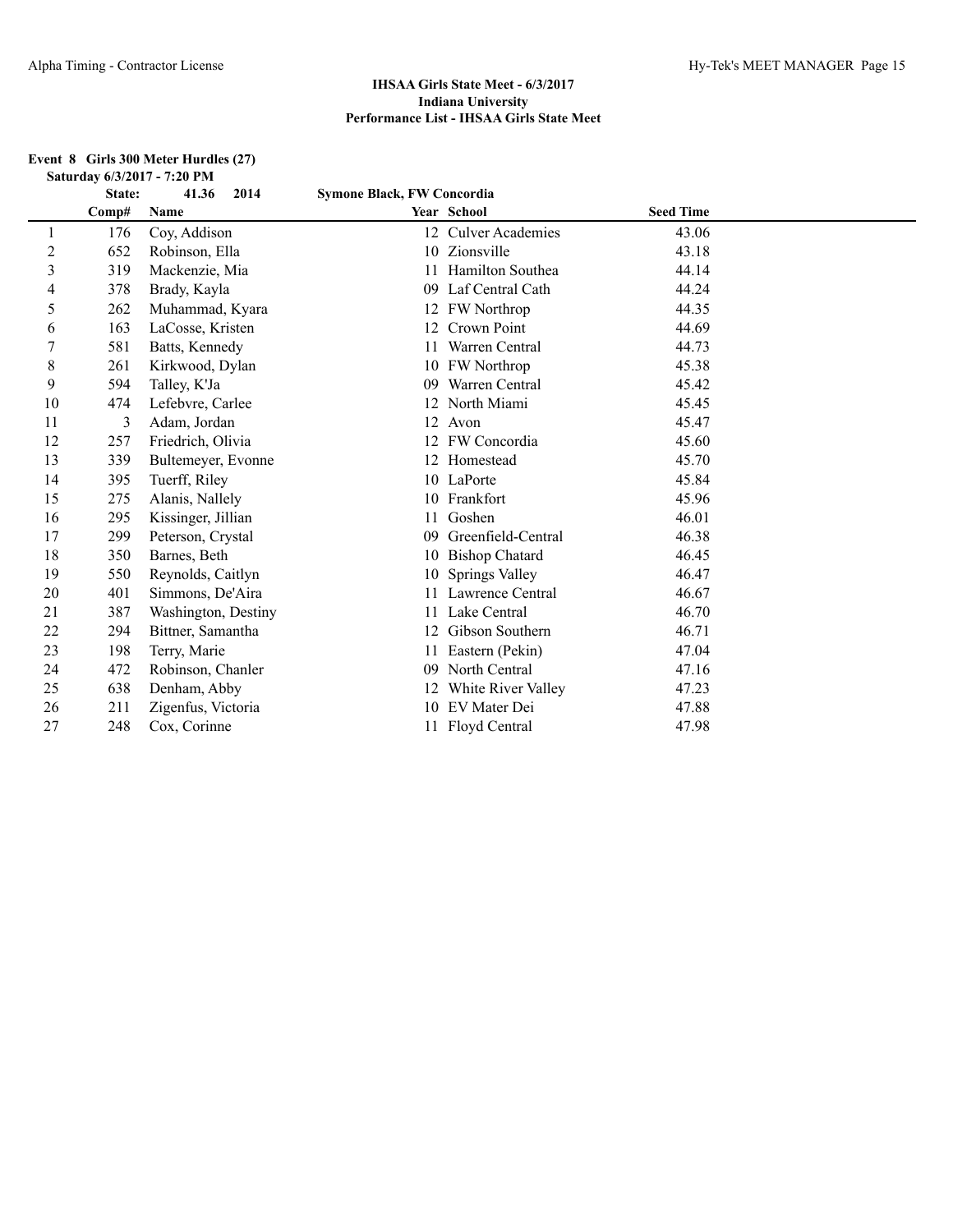#### **Event 9 Girls 800 Meter Run (27) Saturday 6/3/2017 - 7:45 PM**

|    | State: | 2:07.91<br>2011          | <b>Brittany Neeley, Eastern Greentown</b> |                          |                  |  |
|----|--------|--------------------------|-------------------------------------------|--------------------------|------------------|--|
|    | Comp#  | Name                     |                                           | Year School              | <b>Seed Time</b> |  |
| 1  | 508    | Kiser, Madison           |                                           | 12 Pioneer               | 2:12.48          |  |
| 2  | 595    | Tyler, Tiler             | $12^{\circ}$                              | Warren Central           | 2:14.05          |  |
| 3  | 479    | Stutsman, Erica          |                                           | 11 Northwood             | 2:14.11          |  |
| 4  | 78     | Rinehart, Lauren         |                                           | 09 Brownsburg            | 2:14.49          |  |
| 5  | 488    | Macleod, Ashleigh        |                                           | 12 Penn                  | 2:14.79          |  |
| 6  | 540    | Sullivan, Erin           |                                           | 12 Southport             | 2:15.18          |  |
| 7  | 63     | Modrall, Katherine       |                                           | <b>Brebeuf Jesuit</b>    | 2:15.69          |  |
| 8  | 341    | Dvorak, Julia            | 09                                        | Homestead                | 2:16.05          |  |
| 9  | 239    | Lapsley, Kamya           |                                           | Fishers                  | 2:16.07          |  |
| 10 | 646    | Ellis, Angelina          |                                           | 12 Zionsville            | 2:16.27          |  |
| 11 | 232    | Sievern, Claire          |                                           | 10 EV Reitz Memoria      | 2:16.92          |  |
| 12 | 487    | Jankowski, Emma          |                                           | 12 Penn                  | 2:17.09          |  |
| 13 | 527    | Barker, Jenna            | 11                                        | Seton Catholic           | 2:17.15          |  |
| 14 | 408    | Dean, Grace              |                                           | 10 Lawrence North        | 2:17.36          |  |
| 15 | 461    | Sharples-Gordon, Susanna |                                           | 12 Noblesville           | 2:17.58          |  |
| 16 | 362    | Gallagher, Annie         | 11                                        | Cathedral                | 2:17.68          |  |
| 17 | 282    | Hoover, Kaylor           |                                           | 12 Franklin Central      | 2:18.11          |  |
| 18 | 575    | Gilliana, Ava            | 09                                        | Valparaiso               | 2:18.23          |  |
| 19 | 169    | Russin, Maddie           | 09                                        | Crown Point              | 2:19.03          |  |
| 20 | 107    | Hathaway, Meagan         |                                           | 10 Carroll (Fw)          | 2:19.17          |  |
| 21 | 183    | Smith, Aiden             | 11                                        | Dekalb                   | 2:19.41          |  |
| 22 | 415    | James, Annalise          |                                           | 10 Lowell                | 2:19.56          |  |
| 23 | 246    | Barba, Faith             |                                           | 11 Floyd Central         | 2:20.11          |  |
| 24 | 642    | Bartley, Chloe           |                                           | 12 Wood Memorial         | 2:21.37          |  |
| 25 | 39     | Galuska, Toudora         |                                           | <b>Bloomington South</b> | 2:23.04          |  |
| 26 | 529    | Collins, Jacy            | 09                                        | Shakamak                 | 2:25.66          |  |
| 27 | 155    | Barger, Breanna          |                                           | 12 Crothersville         | 2:25.68          |  |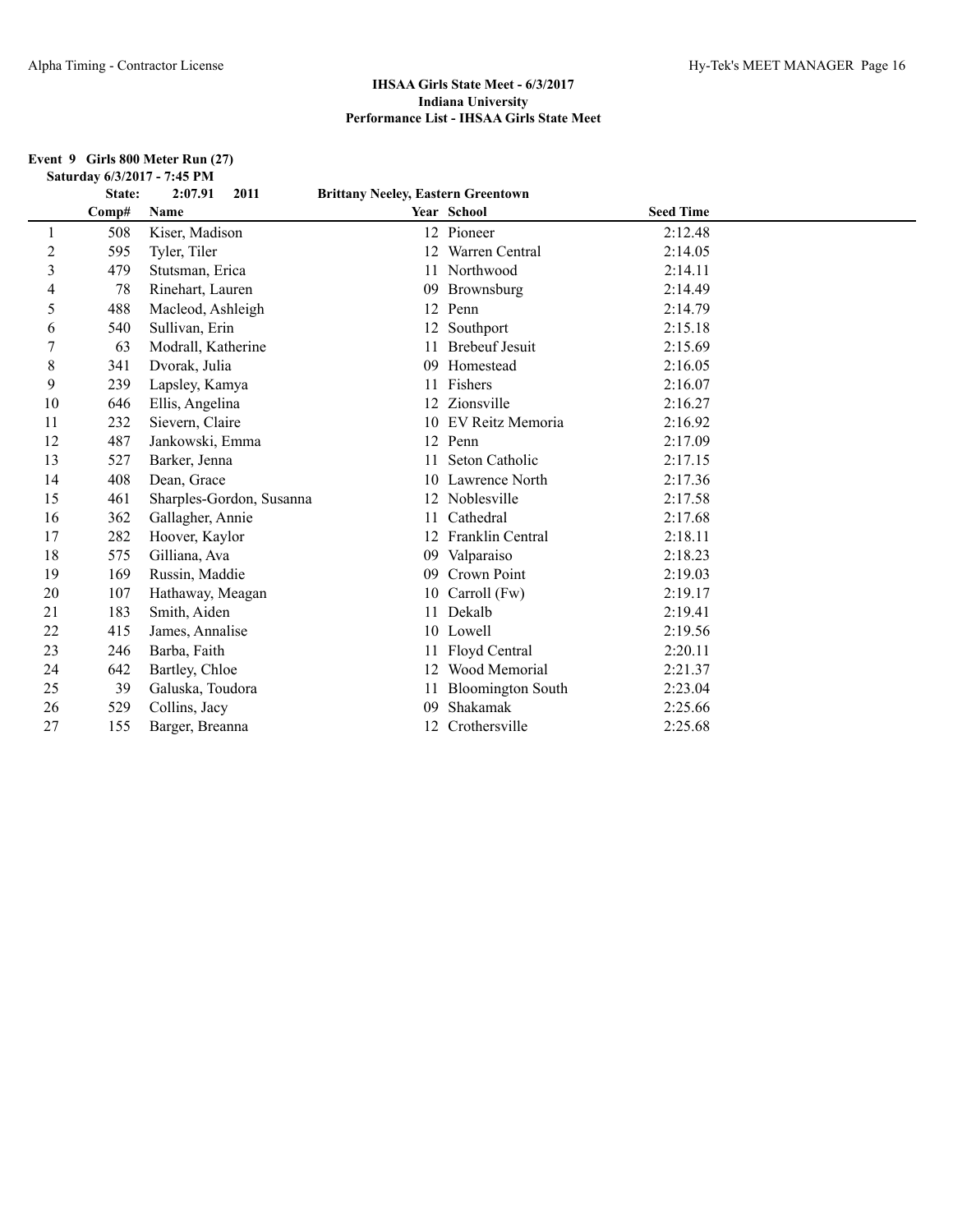#### **Event 10 Girls 3200 Meter Run (27) Saturday 6/3/2017 - 8:15 PM**

|                | State: | 10:11.20<br>2015   | Anna Rohrer, Mishawaka |                          |                  |  |
|----------------|--------|--------------------|------------------------|--------------------------|------------------|--|
|                | Comp#  | Name               |                        | Year School              | <b>Seed Time</b> |  |
| 1              | 89     | Geisler, Christina |                        | 12 Carmel                | 10:41.27         |  |
| $\overline{c}$ | 296    | Wilson, Emma       |                        | 10 Greencastle           | 10:41.86         |  |
| 3              | 85     | Bates, Phoebe      | 09                     | Carmel                   | 10:50.05         |  |
| 4              | 182    | Schwartz, Tyler    | 11                     | Dekalb                   | 10:54.23         |  |
| 5              | 141    | Cavanaugh, McKenna | 10                     | Christian Academ         | 10:55.69         |  |
| 6              | 393    | Riehle, Shelby     |                        | 10 LaPorte               | 10:55.81         |  |
| 7              | 245    | Wai, Miya          |                        | 10 Fishers               | 10:57.44         |  |
| 8              | 574    | Ferngren, Logan    |                        | Valparaiso               | 10:59.38         |  |
| 9              | 181    | Beckmann, Lauren   | 11                     | Dekalb                   | 11:02.70         |  |
| 10             | 418    | Bedke, Rae         | 12                     | Manchester               | 11:04.06         |  |
| 11             | 312    | Black, Laurel      | 10                     | Hamilton Southea         | 11:04.74         |  |
| 12             | 539    | Green, Lexie       | 09                     | Southport                | 11:04.96         |  |
| 13             | 572    | Gutwein, Maggie    | 10                     | Twin Lakes               | 11:05.86         |  |
| 14             | 485    | Frank, Lauren      |                        | 11 Penn                  | 11:06.59         |  |
| 15             | 308    | Schemanske, Paige  | 10                     | Guerin Catholic          | 11:06.66         |  |
| 16             | 254    | Sorg, Kyley        |                        | 11 Floyd Central         | 11:06.70         |  |
| 17             | 292    | Welch, Riley       |                        | 12 Fremont               | 11:10.22         |  |
| 18             | 414    | Boyer, Jordyn      |                        | 10 Lowell                | 11:10.55         |  |
| 19             | 142    | Liddle, Sydney     | 09                     | Christian Academ         | 11:11.94         |  |
| 20             | 201    | Dyer, Morgan       | 09                     | <b>Elkhart Memorial</b>  | 11:11.95         |  |
| 21             | 148    | Morlock, Olivia    | 09                     | Columbus North           | 11:12.62         |  |
| 22             | 64     | O'Donnell, Katie   | 10                     | <b>Brebeuf Jesuit</b>    | 11:16.66         |  |
| 23             | 35     | Williams, Grace    | 11                     | <b>Bloomington North</b> | 11:17.11         |  |
| 24             | 65     | Ricks, Kate        | 10                     | <b>Brebeuf Jesuit</b>    | 11:19.44         |  |
| 25             | 597    | Wells, Jamie       | 11                     | Warren Central           | 11:20.73         |  |
| 26             | 554    | Barton, Lily       | 09                     | TH South Vigo            | 11:23.09         |  |
| 27             | 288    | Traas, Shayla      |                        | 10 Franklin Central      | 11:26.77         |  |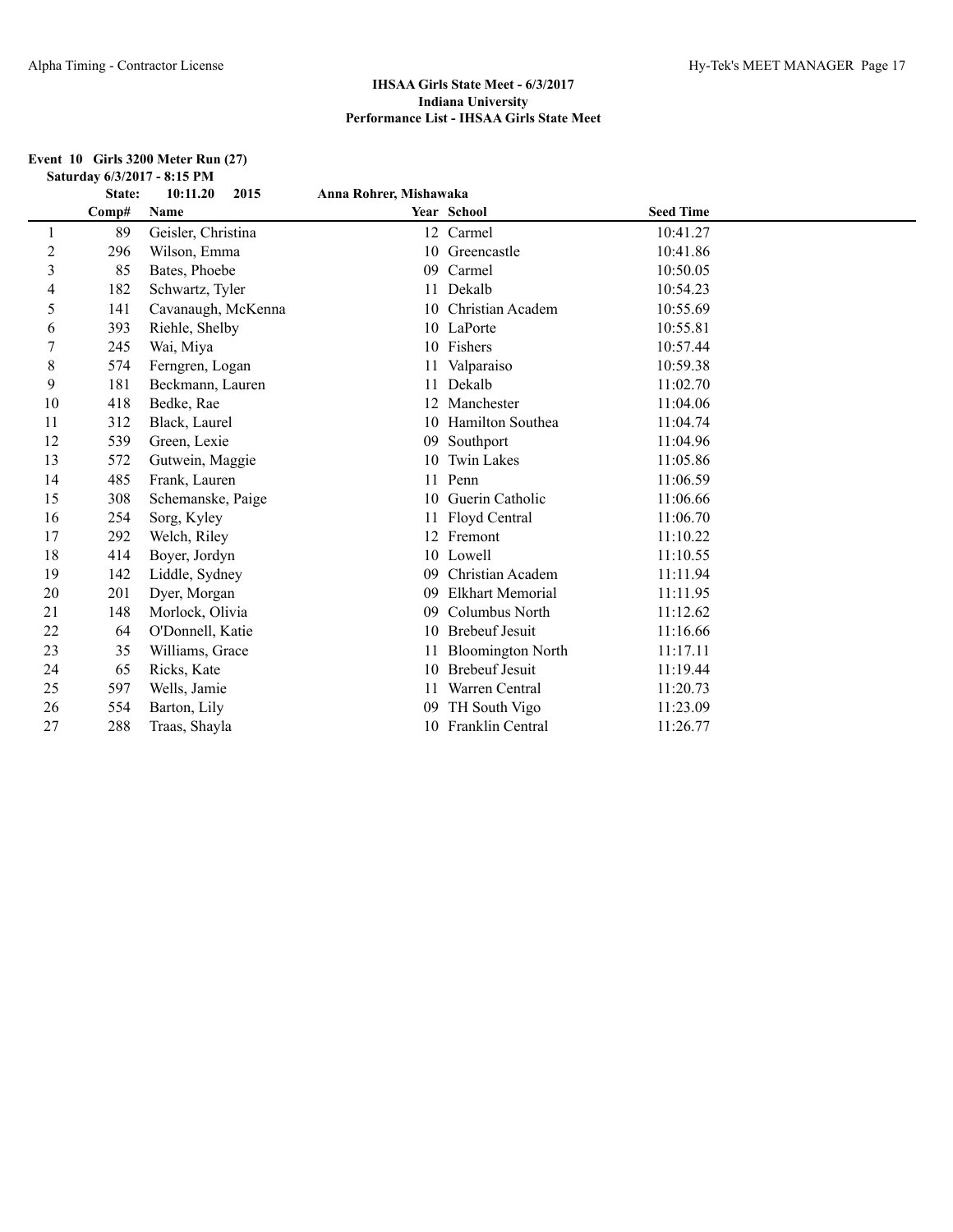**Event 11 Girls 4x400 Meter Relay (27)**

**Saturday 6/3/2017 - 8:30 PM**

**State: 3:47.37 2011 Lawrence North, Law. North M Brooks, A Franklin, A Spencer, C Miller**

|    | Comp#                  | <b>Team</b>                                    |                                                                            | Relay                                                          | <b>Seed Time</b>                       |
|----|------------------------|------------------------------------------------|----------------------------------------------------------------------------|----------------------------------------------------------------|----------------------------------------|
| 1  |                        | Warren Central                                 |                                                                            | A                                                              | 3:53.07                                |
|    |                        | 1) #581 Batts, Kennedy 11                      | 2) #590 Johnson, Dejah 12                                                  | 3) #594 Talley, K'Ja 09                                        | 4) #595 Tyler, Tiler 12                |
|    |                        | 5) #582 Berry, Miracle 09                      | 6) #583 Covington, Mikeisha 10                                             | 7) #585 Hammons, Mya 10                                        | 8) #596 Waites, Keytorria 12           |
| 2  |                        | Fort Wayne Northrop                            |                                                                            | $\mathbf{A}$                                                   | 3:54.89                                |
|    |                        | 1) #260 Irby, Jo'Deci 10                       | 2) #264 Phillips, Breanna 12                                               | 3) #262 Muhammad, Kyara 12                                     | 4) #261 Kirkwood, Dylan 10             |
| 3  |                        | North Central (Indianapolis)                   |                                                                            | A                                                              | 3:55.25                                |
|    |                        | $1)$ #467 Jones, Courtney 12                   | 2) #469 Miles, Amani 12                                                    | 3) #471 Robinson, Alyssa-Simone 104) #472 Robinson, Chanler 09 |                                        |
|    |                        |                                                |                                                                            |                                                                |                                        |
|    |                        | 5) #466 Carson, Jasmine 11                     | 6) #470 Reese, Ai'Lliyah 09                                                | 7) #465 Boyd, Adrianna 09                                      | 8) #468 Lehman, Alicia 11              |
| 4  |                        | Fishers                                        |                                                                            | A                                                              | 3:55.36                                |
|    |                        | 1) #239 Lapsley, Kamya 11                      | 2) #238 Harrison, Danielle 12                                              | 3) #242 Noble, Arianna 12                                      | 4) #236 Crose, Kayla 12                |
|    |                        | 5) #235 Carver, Paris 12                       | 6) #240 May, Grace 10                                                      | 7) #241 McClung, Kieya 10                                      | 8) #237 Folta, Katie 10                |
| 5  |                        | Zionsville                                     |                                                                            | A                                                              | 3:55.42                                |
|    |                        | 1) #652 Robinson, Ella 10                      | 2) #647 Isenbarger, Katie 11                                               | 3) #653 Romanyk, Madison 11                                    | 4) #648 McCarty, Abby 11               |
|    |                        | 5) #649 Mccooey, Reagan 09                     | 6) #651 Rigg, Sophia 11                                                    | 7) #644 Allen, Margaret 09                                     | 8) #646 Ellis, Angelina 12             |
| 6  |                        | Lawrence North                                 |                                                                            | A                                                              | 3:57.50                                |
|    | 1) #411 Watts, Mary 11 |                                                | 2) #408 Dean, Grace 10                                                     | 3) #405 Barlow, Kennedy 10                                     | 4) #410 Riding, Shania 12              |
| 7  |                        | Westfield                                      |                                                                            | A                                                              | 3:57.65                                |
|    |                        | 1) #634 Robertson, Emily 12                    | 2) #632 Fife, Hannah 09                                                    | 3) #628 Brown, Gabby 12                                        | 4) #636 Spears, Sydney 11              |
|    |                        | 5) #629 Bullock, Alison 09                     | 6) #633 O'Neal, Maggie 09                                                  | 7) #627 Becker, Ali 11                                         | 8) #631 Dilick, Gabby 11               |
| 8  |                        | Indianapolis Bishop Chatard                    |                                                                            | A                                                              | 3:57.77                                |
|    |                        | 1) #350 Barnes, Beth 10                        | 2) #351 Dietrick, Katie 10                                                 | 3) #354 Jacquay, Delaney 12                                    | 4) #355 Stickel, Miranda 09            |
|    |                        | 5) #352 Guess, Rebekkah 10                     | 6) #353 Hamilton-Ragsdale, Sydney $\overline{v}$ ) #356 Underwood, Abby 09 |                                                                | 8) #357 White, Tyler 11                |
| 9  |                        | Culver Academies                               |                                                                            |                                                                | 3:58.44                                |
|    |                        | 1) #175 Anderson, Erin 10                      | 2) #177 Rivera, Marissa 09                                                 | A<br>3) #178 Terhune, Mary 12                                  | 4) #176 Coy, Addison 12                |
|    |                        |                                                |                                                                            |                                                                |                                        |
| 10 |                        | East Central                                   |                                                                            | A                                                              | 3:58.94                                |
|    |                        | 1) #185 Bittner, Abigail 11                    | 2) #186 Fey, Emma 10                                                       | 3) #192 Messmore, Taylor 10                                    | 4) #194 Shumate, Robyn 12              |
|    |                        | 5) #189 Griffin, Audrey 11                     | 6) #187 Greiwe, Lauren $10$                                                | 7) #188 Greiwe, Lily 10                                        | 8) #190 Grimm, Eva 10                  |
| 11 |                        | Merrillville                                   |                                                                            | A                                                              | 3:59.06                                |
|    |                        | 1) #431 Dye, Natalie 11                        | 2) #432 Laster, Carnisa 12                                                 | 3) #433 McClendon, Aniya 10                                    | 4) #429 Coleman, Alysa 11              |
|    |                        | 5) #435 McNeal, Brendea 11                     | 6) #436 Ware, Akilah 11                                                    |                                                                |                                        |
| 12 |                        | Crown Point                                    |                                                                            | A                                                              | 3:59.52                                |
|    |                        | 1) #171 Wahlberg, Alyex 12                     | 2) #159 Grady, Paytn 11                                                    | 3) #169 Russin, Maddie 09                                      | 4) #163 LaCosse, Kristen 12            |
|    |                        | 5) #168 Pinchok, Alecia 11                     | 6) #165 Macintyre, Kirsten 10                                              | 7) #167 Olivares, Zoe $10$                                     | 8) #173 White, Savy 09                 |
| 13 |                        | Pike                                           |                                                                            | A                                                              | 3:59.80                                |
|    | 1) #499 Irby, Lynna 12 |                                                | 2) #502 Payne, Brooklyn 09                                                 | 3) #504 Ross, Jailyn 10                                        | 4) #506 Wykle, Makyia 10               |
|    |                        | 5) #498 Diallo, Kadiatou 12                    | 6) #497 Copher, Amy 12                                                     | 7) #500 Miller, Ja'Niyah 09                                    |                                        |
| 14 |                        | Penn                                           |                                                                            | A                                                              | 3:59.90                                |
|    |                        | 1) #490 Pennix, Jemmia 10                      | 2) #489 Mott, Elli 12                                                      | 3) #488 Macleod, Ashleigh 12                                   | 4) #483 Darr, Megan 12                 |
| 15 |                        | Warsaw Community                               |                                                                            | A                                                              | 4:00.01                                |
|    |                        | 1) #601 Bellamy, Maygan 10                     | 2) #610 Sanchez-Vijil, Angie 10                                            | 3) #608 Martz, Mackenzie 10                                    | 4) #600 Beckham, Remi 10               |
| 16 |                        | Carmel                                         |                                                                            | A                                                              | 4:00.02                                |
|    |                        | 1) #103 Waples, Alexis 11                      | 2) #98 Markley, Carly 11                                                   | 3) #86 Brown, Nevian 12                                        | 4) #94 Hune, Reagan 10                 |
|    |                        | 5) #95 Hunter, Martha 09                       | 6) #87 Dalton, Maddie 11                                                   | 7) #101 Scott, Sydney 12                                       | 8) #92 Hand, Emily 09                  |
|    |                        |                                                |                                                                            |                                                                |                                        |
| 17 |                        | Guerin Catholic<br>1) #310 Sherfick, Claire 10 |                                                                            | A                                                              | 4:00.93<br>4) #309 Schroeder, Ellie 10 |
|    |                        |                                                | 2) #307 Hess, Lily 12                                                      | 3) #306 Gjerde, Grace 10                                       |                                        |
|    |                        | 5) #305 Cech, Jenny 12                         | 6) #311 Slamkowski, Megan 12                                               |                                                                |                                        |
| 18 |                        | Homestead                                      |                                                                            | A                                                              | 4:01.18                                |
|    |                        | 1) #346 Smith, Claire 11                       | 2) #339 Bultemeyer, Evonne 12                                              | 3) #341 Dvorak, Julia 09                                       | 4) #347 Swing, Haley 10                |